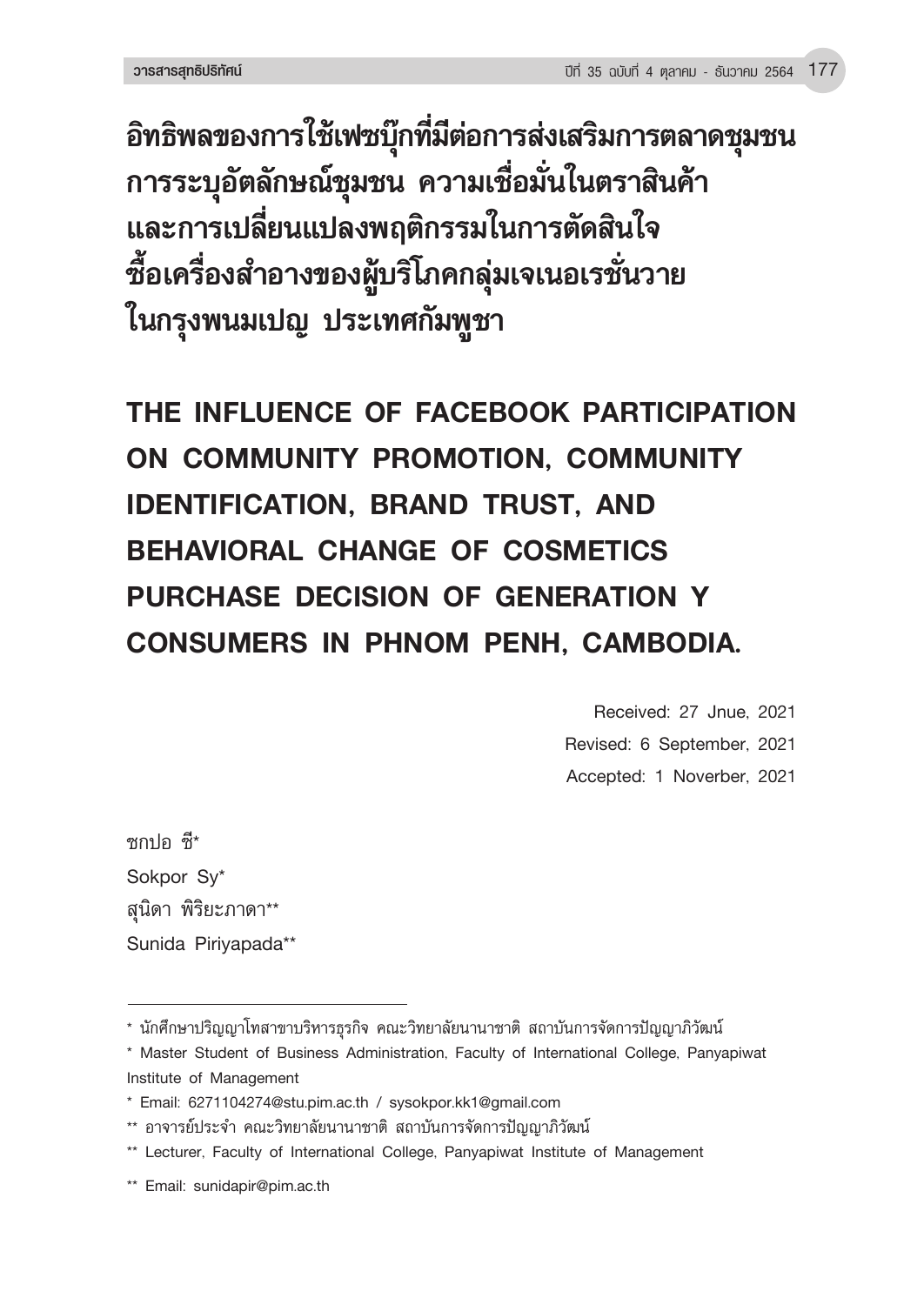# **บทคัดย่อ**

วัตถุประสงค์หลักของการศึกษาเพื่อทดสอบอิทธิพลของการใช้เฟซบุ๊กต ่อการ ส่งเสริมการตลาดชุมชนและการระบุอัตลักษณ์ชุมชน รวมถึงเพื่อสำรวจผลกระทบของ การส่งเสริมการตลาดชุมชนและการระบุอัตลักษณ์ชุมชนที่มีต่อความเชื่อมั่นในตราสินค้า และการเปลี่ยนแปลงพฤติกรรมด้วย ของผู้บริโภคกลุ่มเจเนอเรชั่นวาย ในกรุงพนมเปญ ประเทศกัมพูชา

การเก็บข้อมูลในการวิจัยครั้งนี้ใช้การสุ่มตัวอย่างตามสะดวกโดยเลือกตัวอย่าง จากผู้ใช้เฟซบุ๊กที่เป็นผู้หญิงจำนวน 249 คน ซึ่งอยู่ในกลุ่มเจนวาย อายุระหว่าง 23 ถึง 38 ปี และปัจจุบันอาศัยอยู่ในกรุงพนมเปญ ประเทศกัมพูชา โมเดลการวิเคราะห์ถดถอย พหุคูณถูกใช้เพื่อศึกษาความสัมพันธ์ระหว่างตัวแปร

ผลการวิจัยแสดงให้เห็นว่าการใช้เฟซบุ๊กมีผลกระทบในทางบวกต่อการส่งเสริม การตลาดชุมชนและการระบุอัตลักษณ์ชุมชน นอกจากนี้ยังพบว่าการส่งเสริมการตลาด ชุมชนและการระบุอัตลักษณ์ชุมชนมีผลกระทบโดยตรงต่อการเชื่อมั่นในตราสินค้าและ ึการเปลี่ยนแปลงพฤติกรรมอย่างมีนัยสำคัญ ดังนั้นความเชื่อมั่นในตราสินค้าจึงมีผล ่ ในเชิงบวกอย่างมากต่อการเปลี่ยนแปลงพฤติกรรมต่อการตัดสินใจซื้อเครื่องสำอางค์ ในส่วนสรุปผล ข้อเสนอแนะจากการวิจัยที่สำคัญได้ถูกนำเสนอเพื่อให้บริษัทเครื่องสำอางค์ สามารถแบ่งกลุ่มตลาดเครื่องส�ำอางออนไลน์และเตรียมแผนการตลาดดิจิทัลที่น่าสนใจ ผ่านการใช้เครื่องมือของเฟซบุ๊ค

**ค�ำส�ำคัญ:** การเข้าร่วมใช้เฟซบุ๊ก การส่งเสริมชุมชน การระบุอัตลักษณ์ชุมชน การเชื่อมั่น ในตราสินค้า และการเปลี่ยนแปลงพฤติกรรม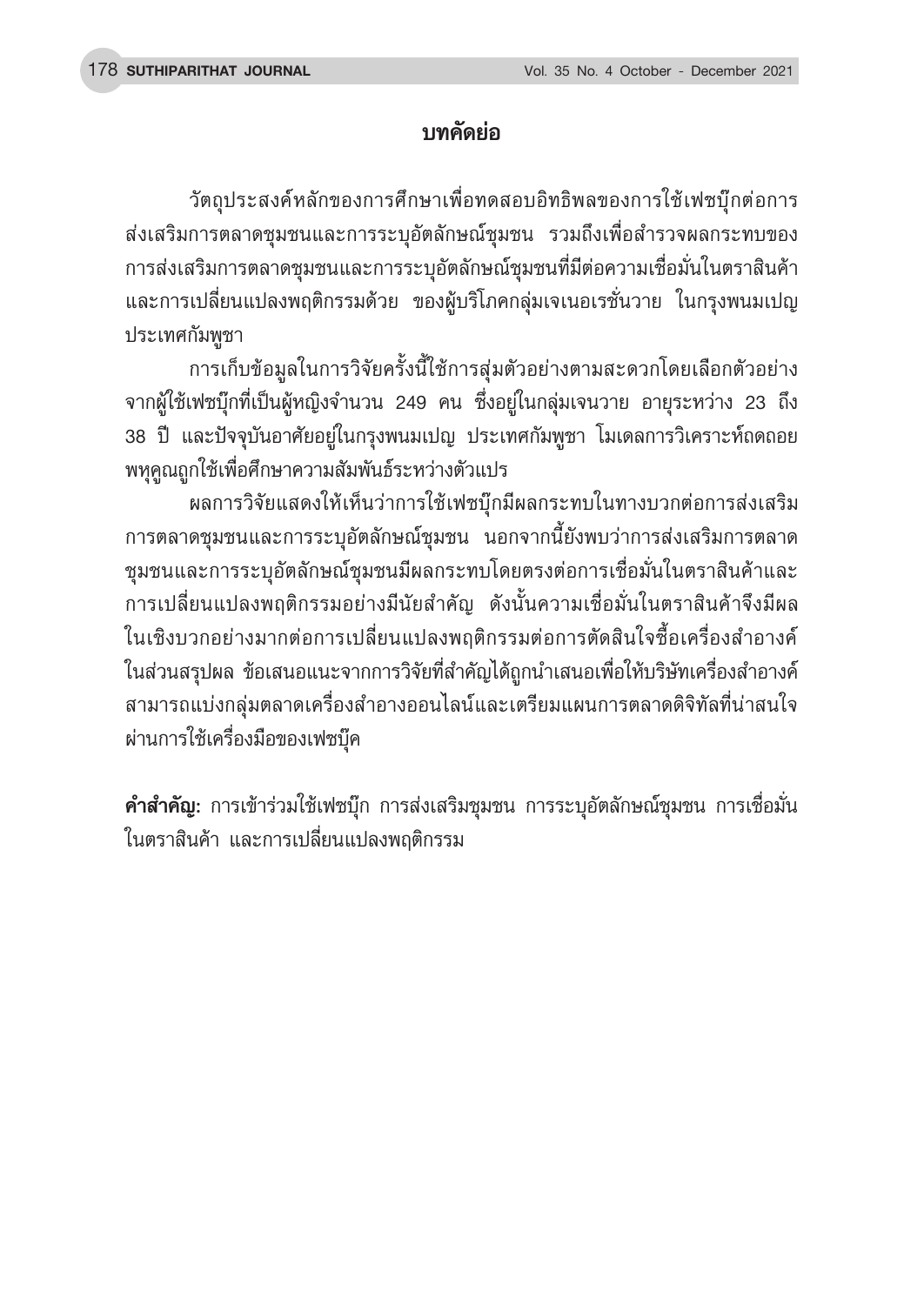## **Abstract**

The main objective of the study is to investigate how Facebook participation influences community promotion and community identification as well as to explore the effect of community promotion and community identification on brand trust, and behavioral change of Generation Y Female Consumers in Phnom Penh, Cambodia. Data collection in this research was conducted using a convenient sampling method by selecting in a sample size of 249 female Facebook users who are in generation Y, who age from 23-38 years old and currently living in Phnom Penh city, Cambodia. A multiple regression analysis was administered to test the relationship between variables.

The results demonstrated that Facebook participation has positive effects on both community promotion and community identification. Moreover, it revealed that both community promotion and community identification have significantly direct effects on brand trust, and behavioral change. Consequently, brand trust has a significant positive effect on behavioral change of cosmetics purchase decision. In conclusion, the key research recommendations were proposed to the cosmetics companies in a sense that they can segment cosmetics online market, as well as provide an attractive digital marketing plan through the use of Facebook tools.

**Keywords:** Facebook Participation, Community Promotion, Community Identification, Brand Trust, and Behavioral Change.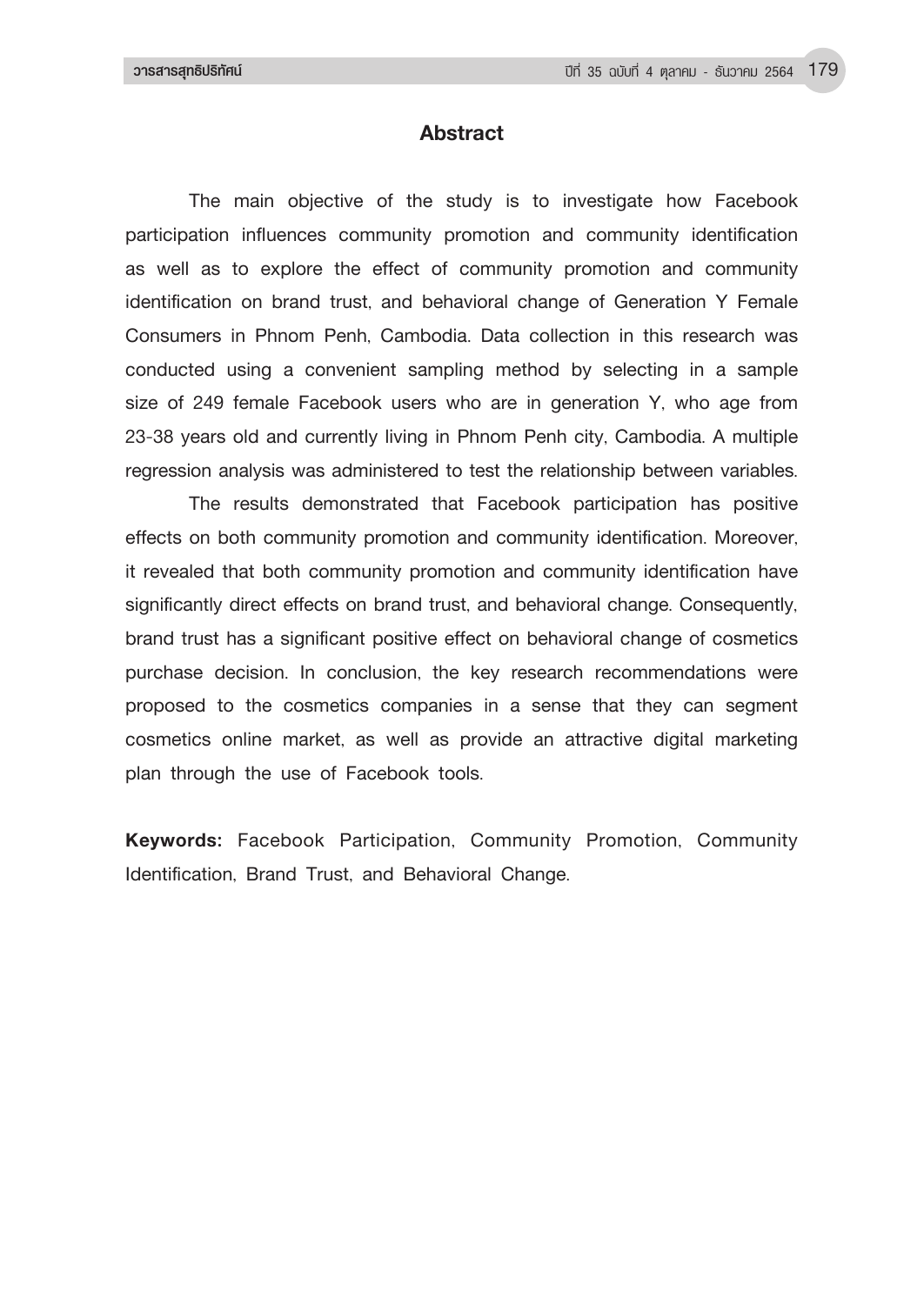### **1. Introduction**

Nowadays, both marketers and sellers are interested in cosmetics sales through ecommerce industry. The Cambodian cosmetic products market was growing significantly through forecasting. Regarding Statista (2020), revenue growth, market shares, and personal care products usage was growing significantly. The revenue in the personal care sector was projected to be US\$12million in 2020, with the number of users expected to reach 2.5 million users by 2024. Moreover, 2% of total market revenue was predicted to be generated through online sales by 2023, compared with only 1% from 2020 to 2022. In addition, Facebook users' activities as online consumers were growing and increasing because of technological advances in targeted marketing tools. Therefore, Facebook marketing in cosmetics market is significant to concern for tomorrow's marketers. Significantly, a share of 29.6% of users was 25-34 years old and 25.8% of users was 35-44 years old in the year of 2019. Thus, most of the users of personal care products were within the Gen Y age (23-38 years old) (Statista, 2020). Regarding digital data, the graph of active user accounts following social platforms in Cambodia revealed that Facebook account users were highest among friends (Reference?). In addition, Facebook had a significant quarterly growth of +3.8% of its social media audience to 8.30 million user accounts and significant frequent activity use (KEMP, 2019). The Cambodian consumers' beauty and personal care are varied depending on their income level and area of living. For example, in the urban areas, including Phnom Penh city of Cambodia, consumers were much more likely to be willing to, and have the capability to, spend money on beauty and personal care products (Euromonitor International, 2020). In the study of Mintel (2020) identified 7 features that drove a competitive strategy ahead: wellbeing, surroundings, technology, rights, identity, value, and experiences. Consumers seek for physical and mental wellness. They also need to connect to their external environment and feel respected, protected, and supported. Consumers would like to understand and express oneself and one's place in society and find tangible, measurable benefits from investments. Importantly, people seek and discover stimulation and solutions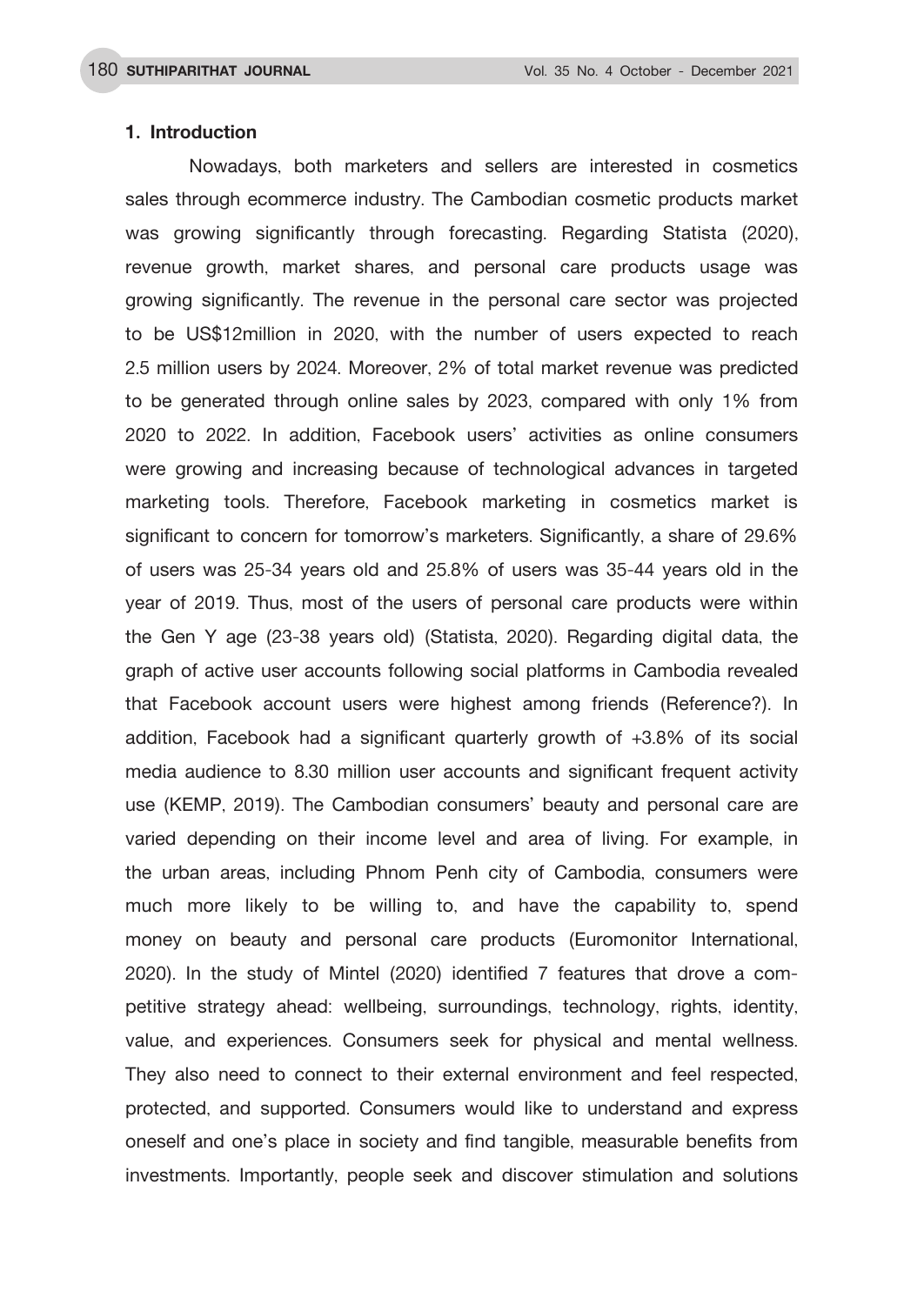through technology in the physical and digital worlds. Recently, there is an increasing number of sellers who use Facebook pages to generate sales through the platform. As Facebook is a public space to create businesses, brands, celebrities, causes, and other organizations, it can help businesses gain unlimited fans who choose to "like" a page following statuses, links, events, photos, and videos (Rouse, 2020). Ho (2014) stated that brand trust and community identification were both significant and related to each other as brand trust indicated partial mediating effect on Facebook participations which led to the community identification. The researcher revealed the correlation between the variables into three points. First, the consumers' community participation on Facebook had directly positive and significant effects on brand trust and community identification. The participation of communities in Facebook brought the facilitation and communication among certain similar characteristics together. Second, the researcher confirmed that brand trust was directly positive on community identification. Last but not least, brand trust and community identification played an important role between Facebook participation and consumer citizenship behaviors. As a result, the greater the brand trust happened, the better the consumers exhibited both in-role and extra-role behaviors that supported the community. In the same time, the greater community identification occurs, the better the consumers exhibited both in-role and extra-role behaviors that support the company. Currently, many cosmetics brands such as Mistine, Vaseline, Citra, and SKIN7 used the Facebook channels to support their digital marketing so as to increase their brand awareness and sales through Facebook participation. So, the study investigated how Facebook participation affects on community promotion and identification, brand trust, and behavioral change in cosmetics purchase decision.

#### **1.1 Research Objectives**

1. To investigate how Facebook participation influences community promotion and community identification of Generation Y Female Consumers in Phnom Penh, Cambodia.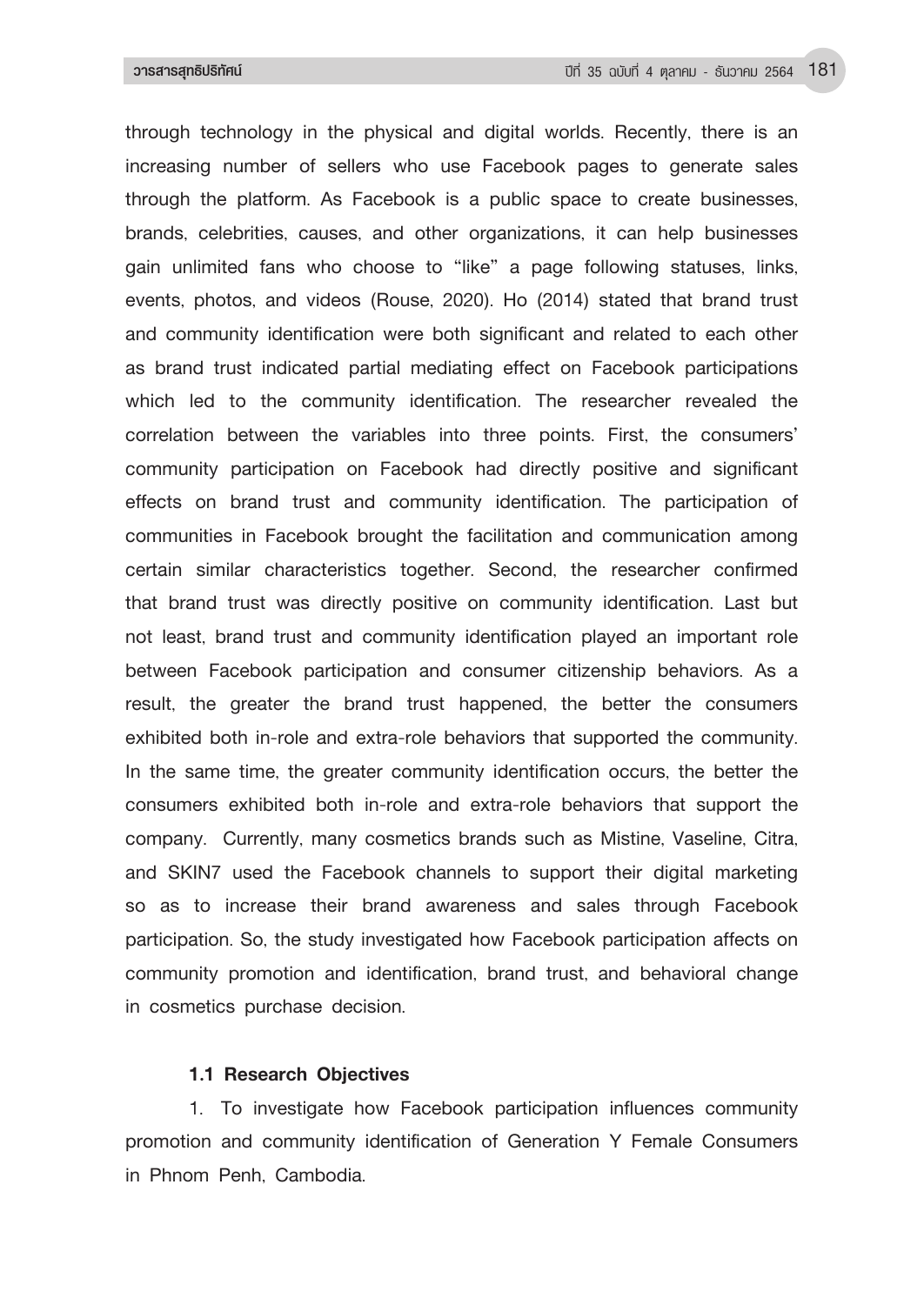2. To explore the relationship between community promotion, brand trust, and behavioral change, as well as the relationships between community identity, brand trust, and behavioral change of Generation Y Female Consumers in Phnom Penh, Cambodia.

3. To investigate the influences of Facebook participation on the brand trust of cosmetic Generation Y Female Consumers in Phnom Penh, Cambodia.

#### **2. Literature Review**

#### **2.1 Facebook participation**

The Facebook participation is the participation from Facebook users in Facebook page campaigns. In addition, Facebook advertising and digital marketing strategy combination would lead the users to participate in Facebook campaigns for any purposes. Regarding Curran, Graham, and Temple (2011), they identified that Facebook advertising was an application which allowed users create their own advertising by Facebook account. Facebook advertisements allowed the users to engage their business information from their profile pages to target customers freely.

Similarly, the researcher revealed that many organisations wrongly believed that the sales increase result would happen by just creating the Facebook page including post-contently sometimes (Duffett, 2015). On the other hand, social media were likely to be the basic, potential, and interesting parts for online marketing communication strategies and activities to fruit more yields of sales from young adults of South Africa. Moreover, the purchasing power of Facebook usage from millennial young consumers was very important and could increase the organisations' marketing communication platform. The research revealed that advertising on Facebook was the most effective tool since consumers usually spent two or more hours on Facebook that it was a logical perception for young adults to have more chances interacting with the following advertising through multimedia, such as mobile devices, television, desktop…etc. Furthermore, in 2017, the researcher conducted research again on the similar topic (Duffett, 2017). He found that the teenagers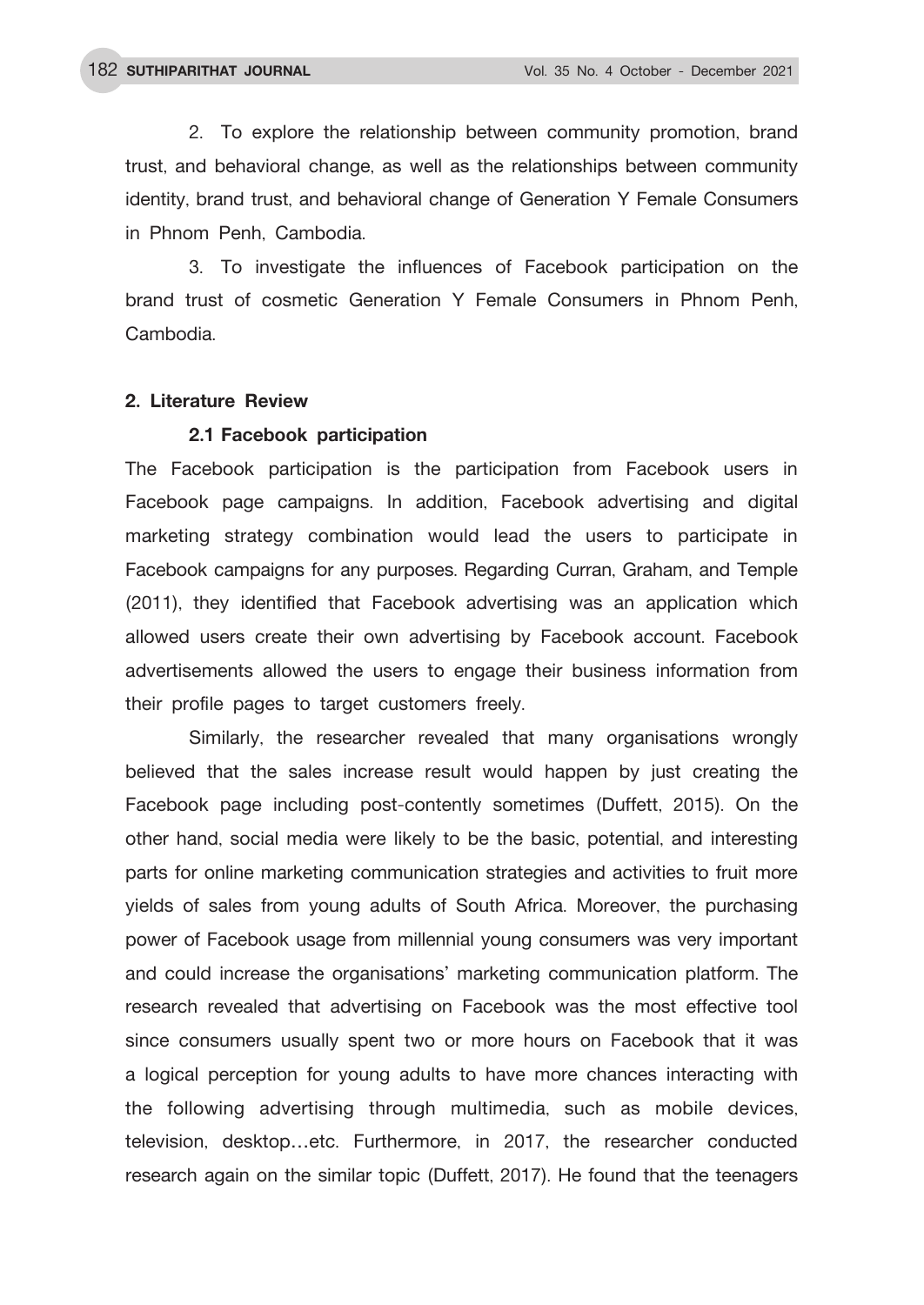in both color population groups who had used social media for a long period to update their profile frequently, displayed the most attitudinal responses to social media marketing communications. That was the main reason to show that the most active internet users aged from 17-18 years old had the largest inclination to use commercial content on digital ICT conduits available online to help on purchasing decision.

## **2.2 Community promotion**

The community promotion was a strategy to engage an audience in a customer conversation and communication, such as advertising, and promotion. According to a researcher, the promotion on commercial products service was the most influential marketing for customers considering on making purchasing decision. This strategy had influenced customers by word of mouth and opinion of communities such as the customers' friends, families, or co-workers who were Facebook users. These groups of people would have the same interest that pushed them to exchange views, give out reviews and perception, post, and make decision on a product (Rana, 2018). Furthermore, Spencer and Giles (2001) stated that "successful marketing on the Web was all about pushing content that had the most 'pulling' power for the Web user". So, the online marketing was about pushing the content in online advertising like Facebook advertising from Facebook users' power who were the target audiences. In addition, to make successful online marketing, the online marketer should plan on online marketing strategies which were involved by many elements such as having clear measurable objectives, knowing audience members on how to motivate, and engaging them, delivering the right messages, and perceiving the communication to audiences (Spencer & Giles, 2011). Last but not least, digital marketing was a technique to identify and enable the marketers to discuss with the customers (Holliman & Rowley, 2014). According to Holliman and Rowley (2014), the digital marketing came from the combination between digital content and content marketing. These two-meaning combinations referred to the content in which sellers promoted their products and services to customers and they could attract the customers through their quality information freely.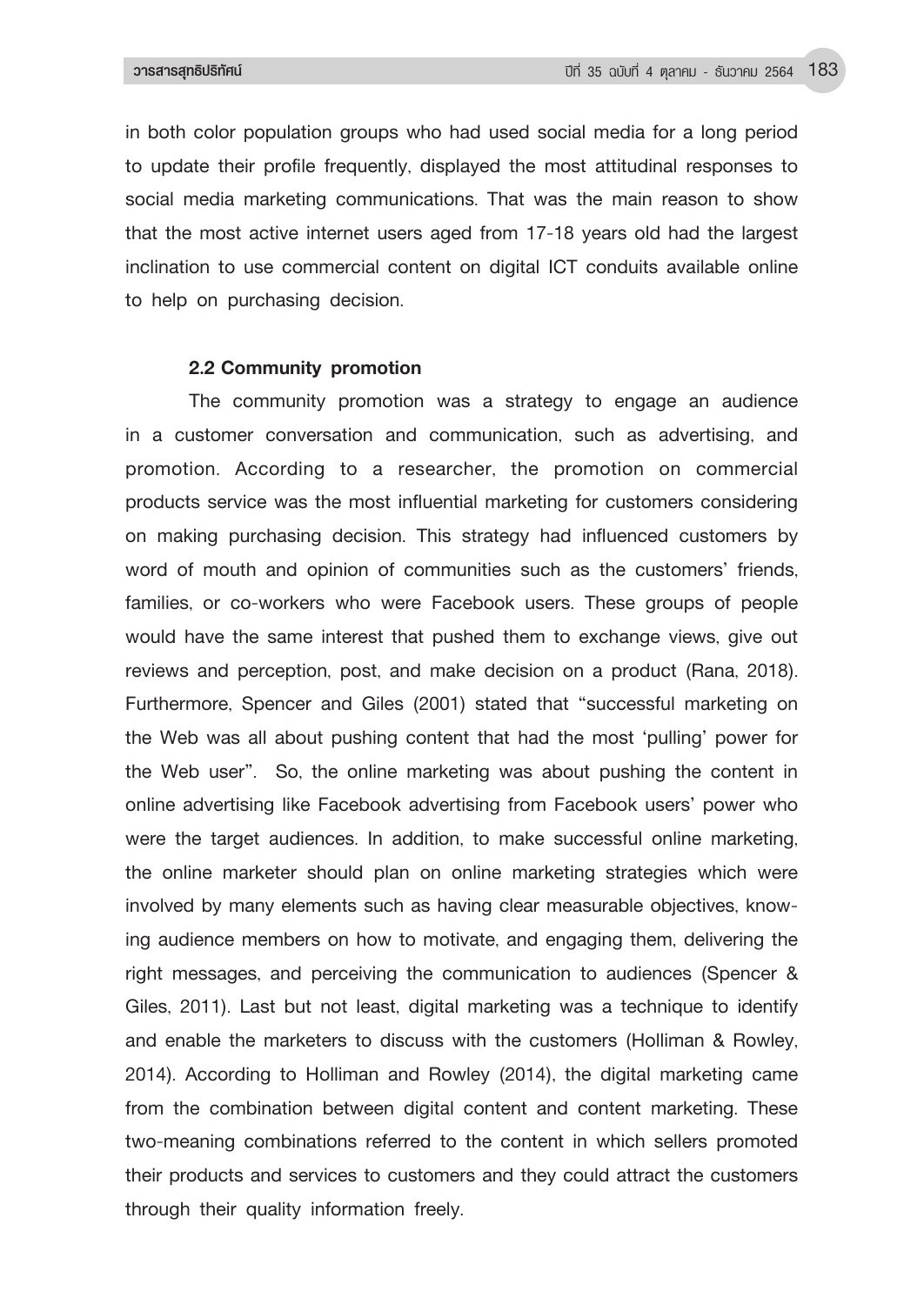#### **2.3 Community Identification**

The community identification was about sharing of sense through communication platforms to family, home, work, society, or even humanity. The large virtual community member was Facebook, which allowed the users to create profile, post, and comment, including exchange the private or public message via a group of friends about common social interest (Casamassima, 2011). The young consumers here referred to the consumers who were identified in the youth ages. According to Pew Research Center, they conducted a study on the age of generations in 2018 in the United States. Mr. Michael. D stated that the Millennial generation or Gen Y referred to those who were 23-38 years old (Dimock, 2019). According to Richard and Guppy (2014) stated that "The Facebook "friends like" application and activity was the most influential on consumer purchase intention." Thus, if the consumers' friends interacted to like, check-in, or share the product brand, the consumer would directly note or confirm on products which consequently influenced purchase decisions while the bad comments from Facebook friends would affect purchasing intention. In addition, as Facebook advertising was full of data such as comments, shares, views, and posts, the sellers still could not gain trust from consumers. In conclusion, in order to build more identification, the sellers should have adopted the relationship marketing strategy like interaction online communication of selling between sellers and buyers in order to bond with customers who were the supported facilitator to advertise products (Rana, 2018).

#### **2.4 Brand Trust**

Brand trust referred to belief and reliability on the brand which was affected by behavioral change (Silvia, 2019). The researcher defined that "All social media and digital marketing strategies may look complicated and quite hassle at the beginning in Malaysia, but it will be categorized which is suitable to directly targeting and all of this hard work will be paid off for the company at the end of the day". The researcher had found that social media and digital marketing was significant to branding. He illustrated that social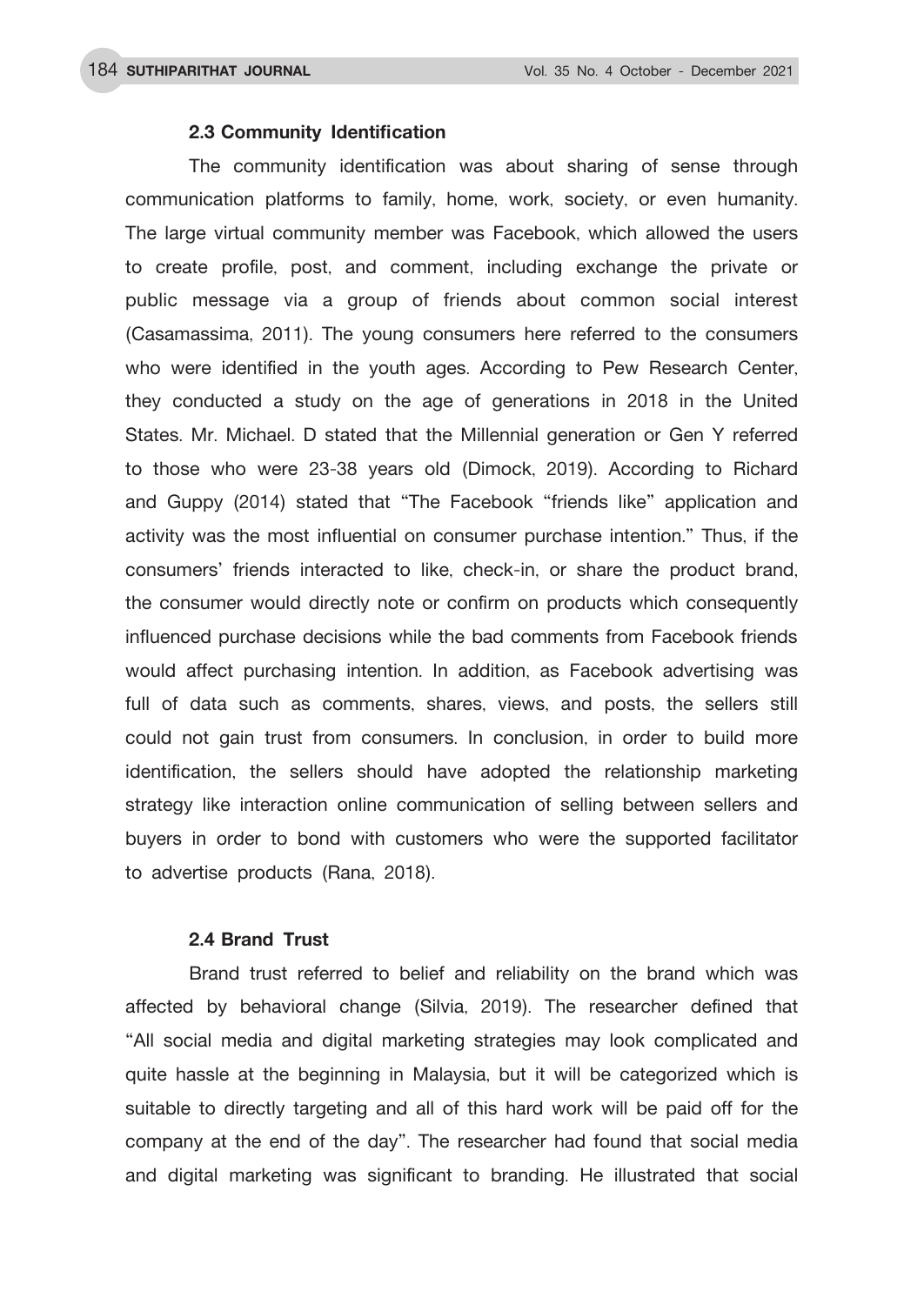media and digital marketing was able to target the young adult consumer faster and reduce budgeting to pay on traditional advertising. The customers were able to search for information or watch directly to live online in social media without wasting time to see the information at a brand store. Digital marketing had provided brand trust to young consumers by using social media by creating the brand awareness in which the customers were able to check the competitor via database online. So, if the customers checked the information online, the brand owner could engage their branding to target customers and be able to get customers' retention and trust.

#### **2.5 Behavioral Change**

Consumer behavior referred to changes of psychological, physical, and social actions when an individual decided to buy, and use of products which could be influenced by some factors (Uddin & Razu, 2019). Respect to Uddin and Razu (2019) indicated that the encouragement and motivation had been started by friends and colleagues' recommendation which provided more reliability and engaged in purchasing activity from Facebook advertising. The researcher had discovered that the positive influence on purchasing new electronic word-of-mouth marketing techniques which varied in brand and products' information were provided and promoted on Facebook advertising. So, in order to make their Facebook advertising effective and satisfy the young group consumer, the company's owner had promoted more of their products on Facebook. On the other hand, the negative aspiration of products which had advertised on Facebook, made a negative influence on buying decision were less brand loyalty, not increasing to acquire products, and not increasing purchase intention of feature of Bangladeshi and Turkey consumers.

## **2.6 The relationship between the variables**

The Facebook participation, Community promotion, Community identification, and Brand trust variables interaction and correlation had influenced to Behavior change variables.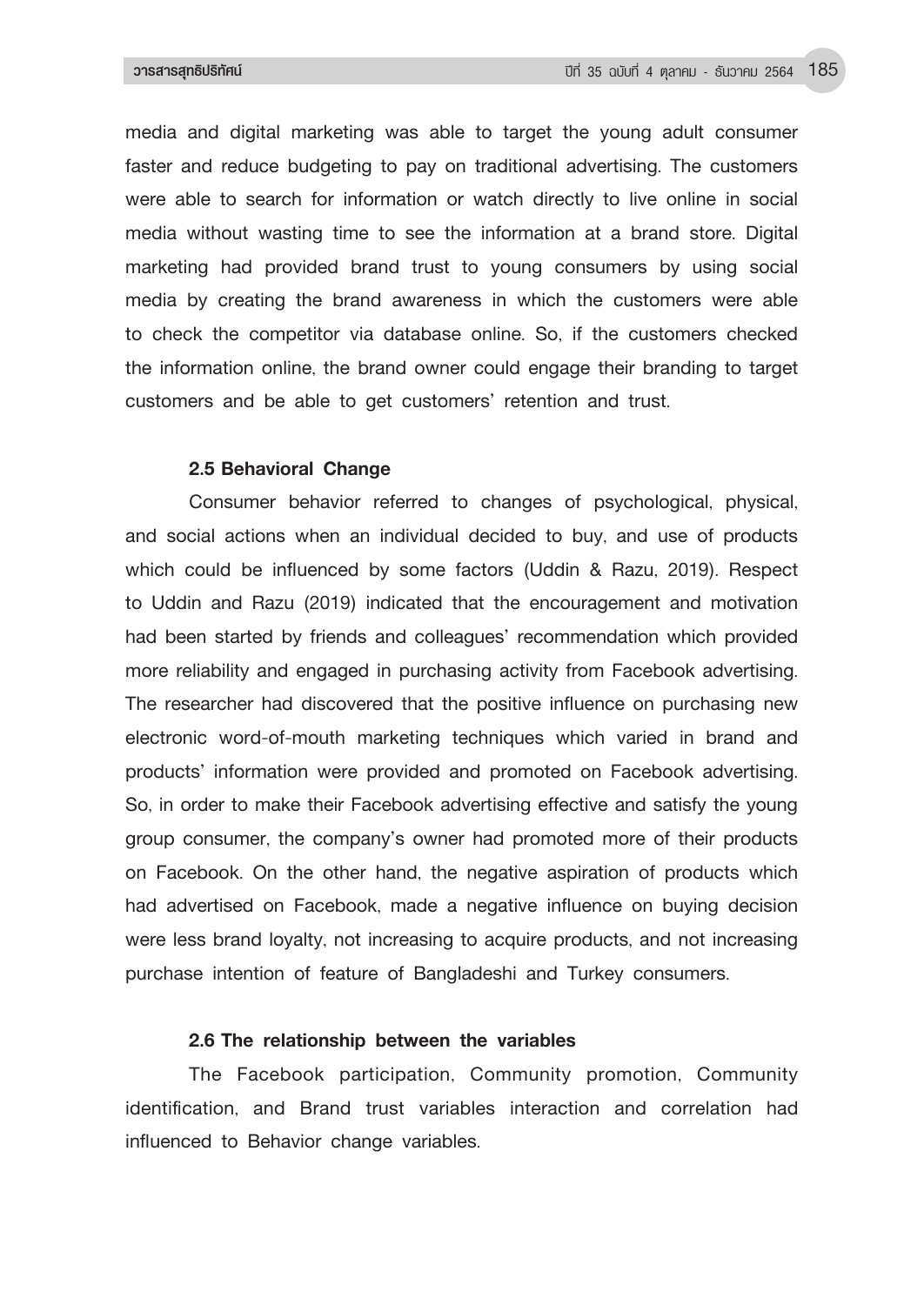## **2.6.1 Facebook participation correlate to community promotion and identification**

 The researcher had disclosed that "consumers' voluntary behaviors on Facebook through exploring how members' community participation affects consumer citizenship behaviors toward the brand (Ho, 2014). The researcher revealed the correlation between the variables into three points. First, the consumers' community participation on Facebook had directly positive and significant effects on brand trust and community identification. The participation of communities in Facebook brought the facilitation and communication among certain similar characteristics together. Second, the researcher confirmed that brand trust was directly positive on community identification. Last but not least, brand trust and community identification played an important role between Facebook participation and consumer citizenship behaviors. As a result, the greater the brand trust happened, the better the consumers exhibited both in-role and extra-role behaviors that supported the community. In the same time, the greater community identification occurs, the better the consumers exhibited both in-role and extra-role behaviors that support the company. Another research, the higher interactive members were depended on degree of sharing knowledge, community promotion, and behavioral change (Qu & Lee, 2011). So, in order to make their Facebook advertising to be effective and satisfied on young group consumer, the company's owner had to promote their products on Facebook.

> *Hypothesis 1: Facebook participation had a positive effect on community promotion.*

> *Hypothesis 2: Facebook participation had a positive effect on community identification.*

**2.6.2 Community promotion influence to community identification, brand trust, and behavioral change.** 

 The brand community members were particularly valuable for the new customers via the positive word of mouth and different target community identification of brand trust which led to consumer changed behavior (Popp & Woratschek, 2017). The consumer behavior was regularly related to target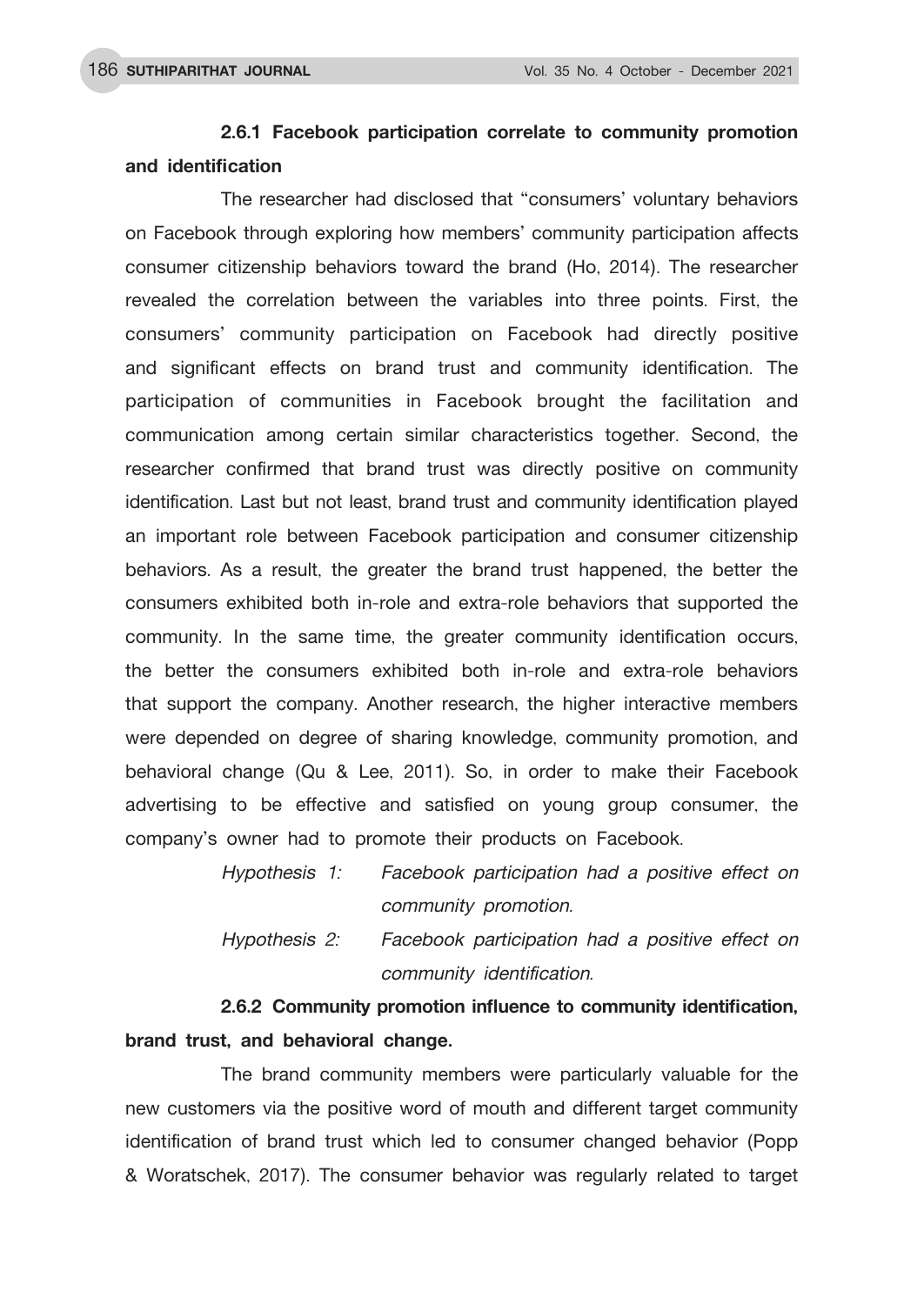identification. The researcher revealed that consumers classified differently between alternative brand-target of identification including consumers and brand itself. It constructed the identification as consumers, related relationship drivers, and relationship outcomes such as loyalty and word of mouth to a specific target of identification. Moreover, the customer satisfaction was a mediator between identification and loyalty. The customer satisfaction changed according to the target of identification. The brand identification activated a cognitively mediated process, reinforced the previous experiences, and brand trust which was affected by consumer-community identification acts and emotion. The brand community identification was directly affected by customer positive word of mouth which was strongly mediated by customer satisfaction in different targets of identification.

| Hypothesis 3: Community promotion had a positive effect on |
|------------------------------------------------------------|
| community identification.                                  |
| Hypothesis 4: Community promotion had a positive effect on |
| brand trust.                                               |

 *Hypothesis 5: Community promotion had a positive effect on consumer's behavioral change.*

## **2.6.3 Community identification influences to brand trust and behavioral change.**

 The online shopping platform was a new platform for buyers and sellers interacting anytime and anywhere (Datta & Acharjee, 2018). For example, if the internet 1 unit of web was increased, the security consumers' attitude would be increased 0.160 times, sale service would be increased 0.062 times, convenience consumer's attitude would be increased 0.170 times, change in reputation attitude would be increased 0.197 times, website designed attitude would be increased 0.191 times, product quality and previous experiences attitude would be increased 0.053 and 0.084 times. As a result, the maximum quality and innovation of digital and the customer relationship was the main points to make sure of trust building among young consumers.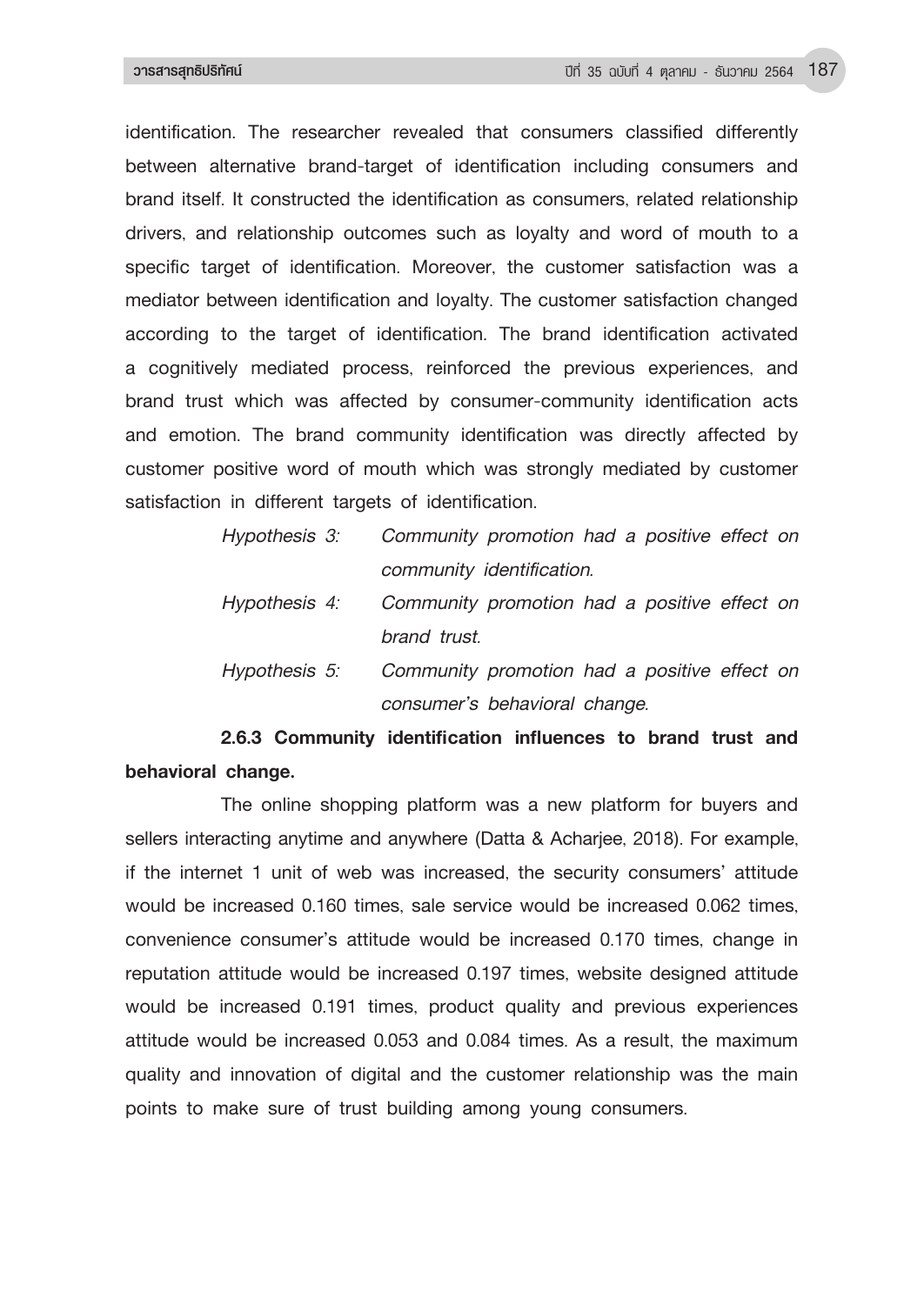- *Hypothesis 6: Community identification had a positive effect on brand trust.*
- *Hypothesis 7: Community identification had a positive effect on consumer behavioral change.*

#### **2.6.4 Brand trust influence to behavioral change**

 The researcher had found that 71.5% of Facebook was an effective marketing channel of social media to make purchase decisions (Rana, 2018). For example, there was 33% of respondents spent ten hours or more on mass media per week while there was only 10% of respondents spent less than 1 hour per week.

> *Hypothesis 8: Brand trust had a positive effect on behavioral change*

#### **2.7 Conceptual Framework**

The conceptual framework developed from previous theories is presented in the diagram.



**Figure 1** Conceptual Framework, adapted from Ho (2014); Qu and Lee (2011)

#### **3. Research Methodology**

#### **3.1 Population and Samples**

Quantitative research was used in the study. Descriptive and correlational research was used to conduct this study because the big data garnered from quantitative research provides us with important information for business decisions (Kerlinger, 2019). The population of this study represents cosmetic consumers who lived in Phnom Penh, the capital city of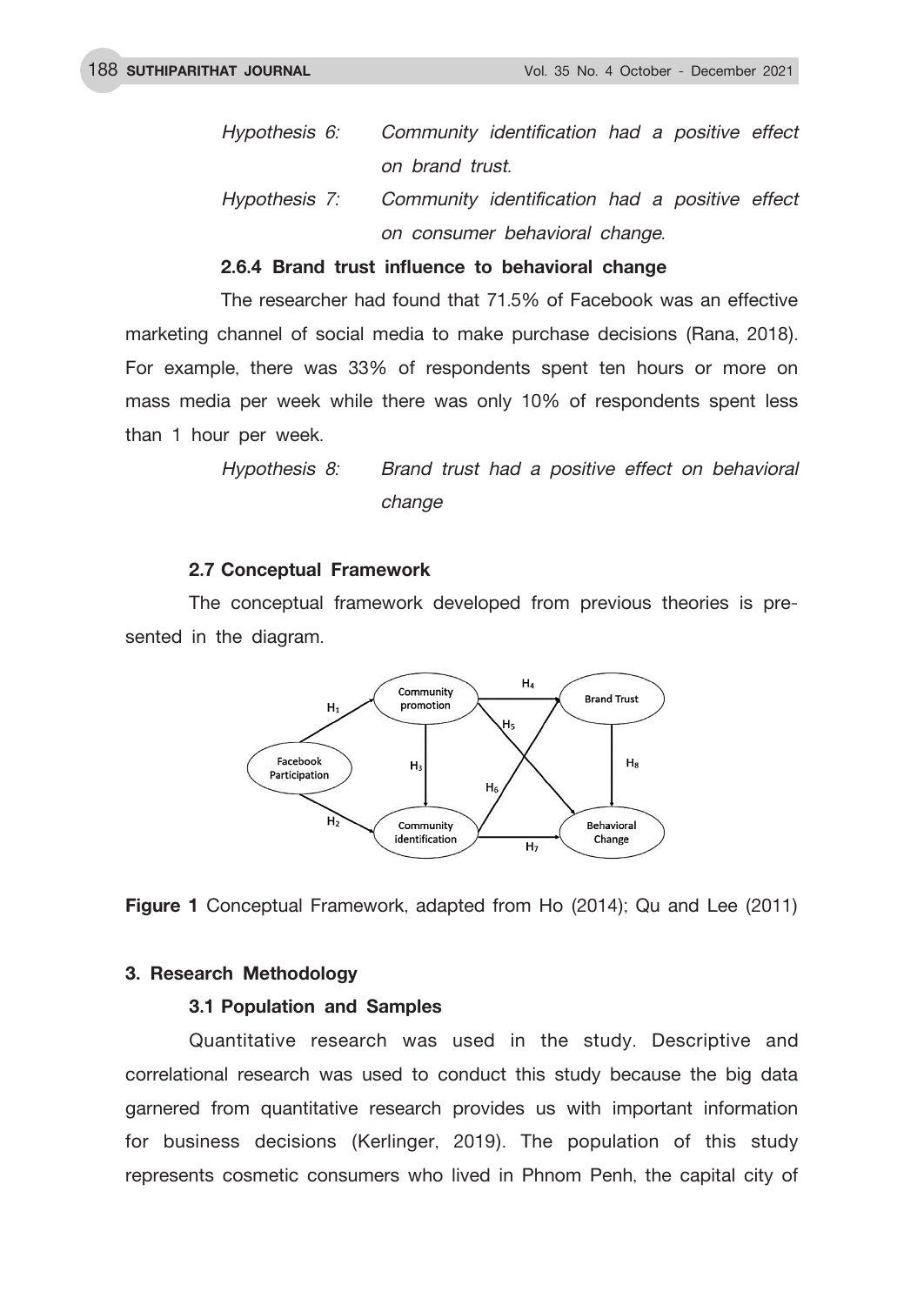the Kingdom of Cambodia. The exact number of the target population who used cosmetic products in Cambodia is 1.3 million users (Statista, 2020). Since, the target population in Phnom Penh was unknown as there is no available data. Therefore, the target respondents for study were the female population who age from 23-38 years old in Phnom Penh city of Cambodia. To determine the sample size, the researcher adapted the formula suggested by Green (1991),  $N \ge 50+8m$ , where "m" is the number of predictors. Since there were four predictors in this study, the minimum acceptable sample size shall be N  $\geq$  50 + (8x4) = 82. Therefore, the data set of 249 respondents obtained from the data collection phase is more than sufficient.

#### **3.2 Research Instrument**

In term of research instrument, to test the quality of questionnaire the Item Objective Congruence (IOC) of the scale items was submitted to three research experts for their feedback and validations. The survey questionnaire was divided into three parts (demographic, production usage, and descriptive information on measurement). For the first and second sections of demographic profile and product usage, the researcher prepared a close-end question to provide a convenience choice for respondents (i.e., age, gender, education background, monthly income, frequently usage, purchasing place, type of brand). For the third section, all the measurement items were evaluated with a five-Likert scale (1= strongly agree to 5=strongly disagree). The questionnaire was conducted with a double translation rule in order to validate the survey questionnaire. Specifically, the questionnaire was first written in English. Then, the questionnaire was sent to advisor for other recommendation and feedback. Last, the survey questionnaire was translated by expert agency to be Cambodian language.

## **3.3 Method of Analysis**

The data collection procedure conducted following stages. Firstly, the pilot test data were collected among 31 target respondents. Secondly, the 249 respondents of online data were surveyed online and recorded into the Kobo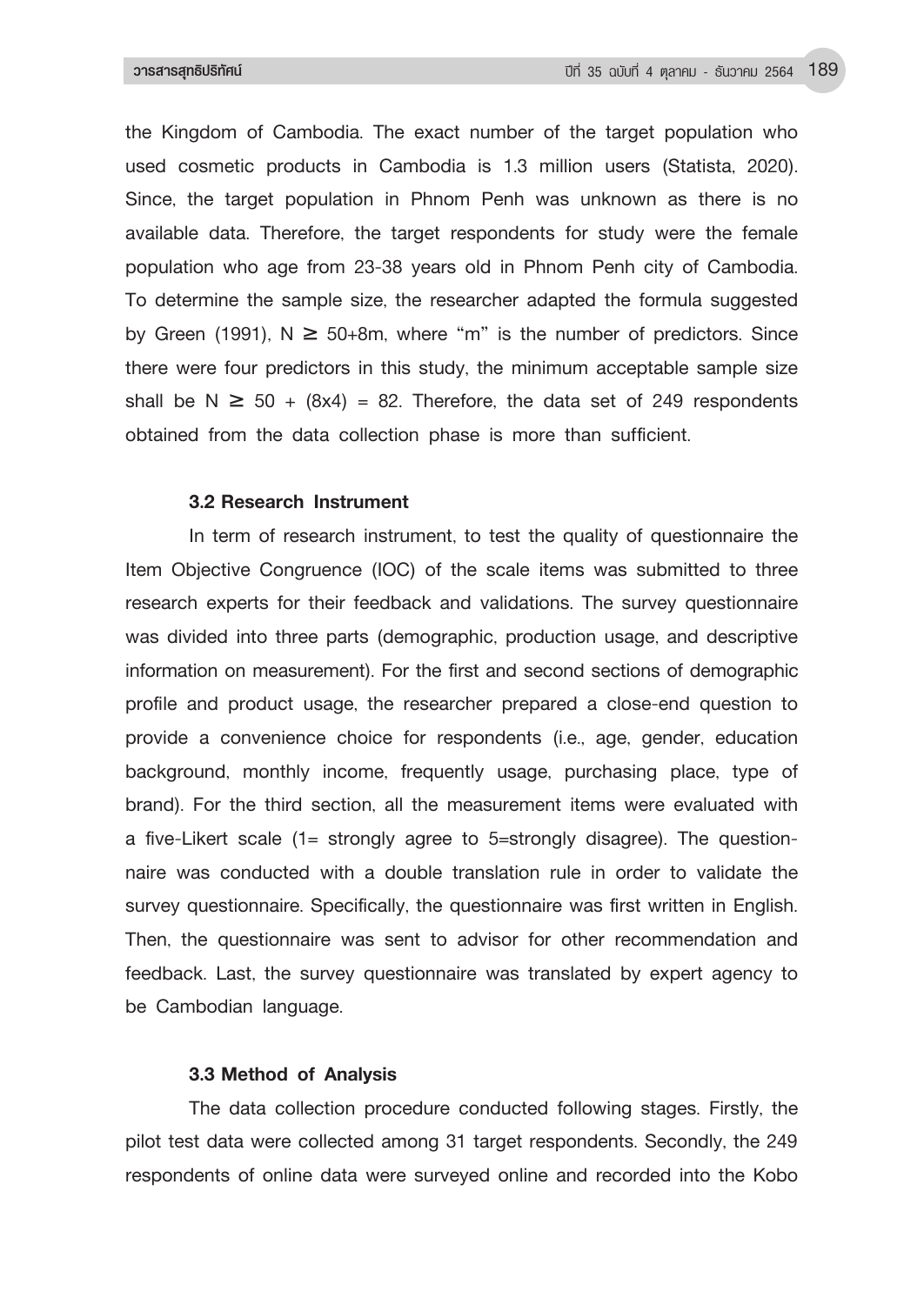Toolbox tool. Lastly, the data was disaggregated to analyze the correlation and reliability between variables and Multiple Regression Analysis (MRA) was used to analyzed in a Statistical Package.

### **4. Results**

Regarding the study, the researcher presents the data analysis into four parts: the analysis of demographic profile, reliability analysis, correlation analysis, and multiple regression analysis to test the hypotheses. First, there was demographic analysis of the respondents, described by frequency and percentage. Next, the reliability, correlation, and multiple regression analysis were analysed using a statistical package analysis. The results are illustrated below.

### **4.1 Demographic Profile of respondents**

According to the demographic results, 100% of the respondents were female. They were within the age range of 23 and 38 years old. This is presented in the table below:

| <b>Demographic</b> | <b>Responses</b>            | <b>Frequency</b> | Percentage |
|--------------------|-----------------------------|------------------|------------|
| <b>Factor</b>      |                             |                  |            |
| Age range          | $23 - 28$ years             | 81               | 32.5%      |
|                    | $29 - 34$ years             | 102              | 41.0%      |
|                    | $35 - 38$ years             | 66               | 26.5%      |
|                    | <b>Total</b>                | 249              | 100%       |
| Education level    | PhD/Master degree           | 48               | 19.3%      |
|                    | Bachelor degree             | 151              | 60.6%      |
|                    | Association degree          | 10               | 4.0%       |
|                    | Graduated High school level | 31               | 12.4%      |
|                    | Graduated lower secondary   | 4                | 1.6%       |
|                    | school                      |                  |            |
|                    | Primary school              | 4                | 1.6%       |
|                    | Other                       |                  | $0.4\%$    |
|                    | <b>Total</b>                | 249              | 100%       |

#### **Table 1** Demographic Profile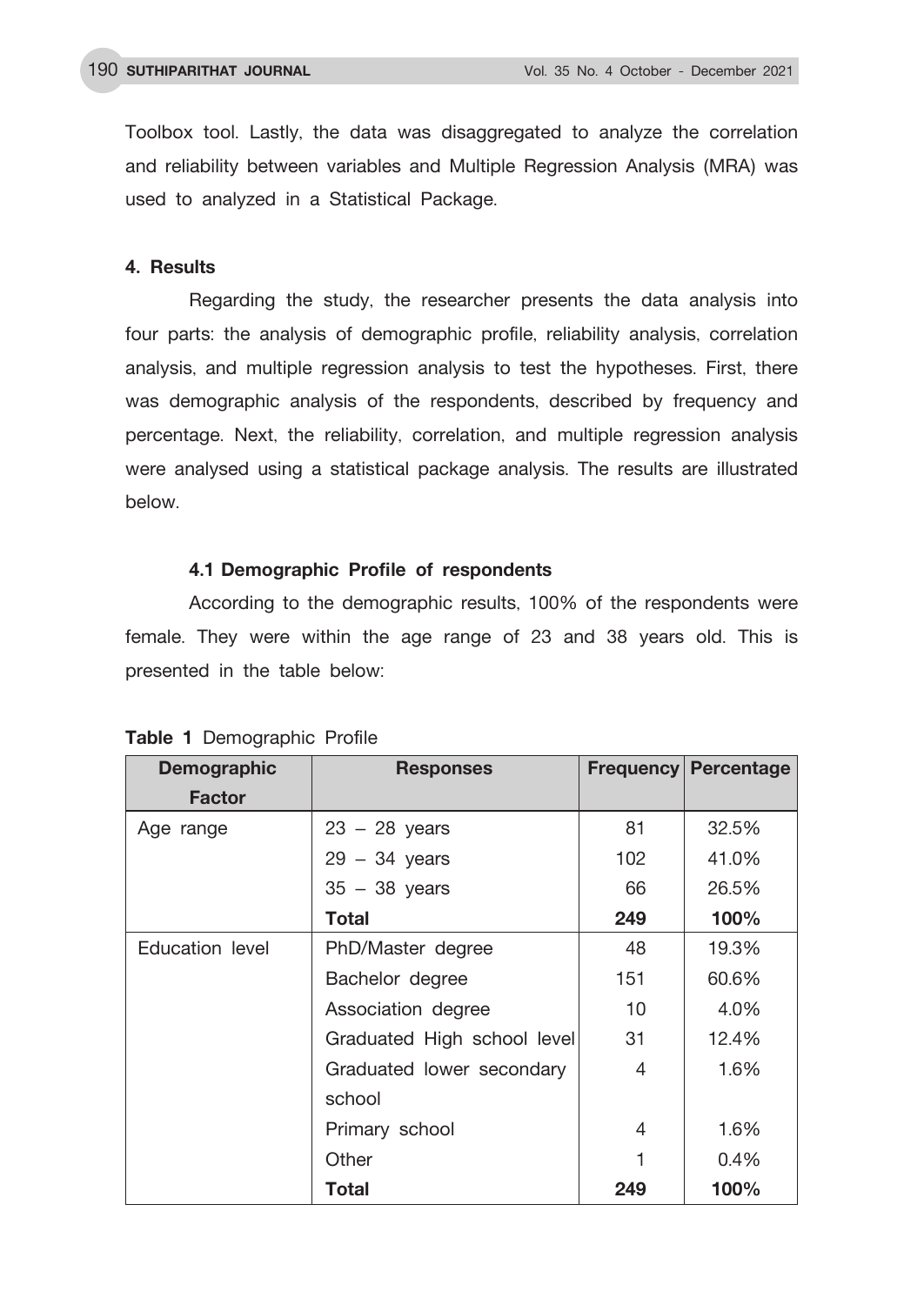| <b>Demographic</b> | <b>Responses</b>          | <b>Frequency</b> | <b>Percentage</b> |
|--------------------|---------------------------|------------------|-------------------|
| <b>Factor</b>      |                           |                  |                   |
| Current Occupation | Civil officer             | 73               | 29.3%             |
|                    | Private staff             | 107              | 43.0%             |
|                    | Offline seller            | 32               | 12.9%             |
|                    | Online seller             | 9                | 3.6%              |
|                    | <b>Business owner</b>     | 14               | 5.6%              |
|                    | <b>Students</b>           | 14               | 5.6%              |
|                    | Total                     | 249              | 100%              |
| Salary range       | None or less than US\$100 | 11               | 4.4%              |
|                    | US \$100 - 200            | 14               | 5.6%              |
|                    | US \$201 - 300            | 47               | 18.9%             |
|                    | US \$301 - 400            | 53               | 21.3%             |
|                    | US \$401 - 500            | 45               | 18.1%             |
|                    | More than US \$500        | 79               | 31.7%             |
|                    | Total                     | 249              | 100%              |

## **4.2 Reliability Analysis**

The Cronbach's alphas for all the group of 20 scale items were exceeded .70. The highest Cronbach's alphas were around .80 together for all variables such as Facebook participation (3 items,  $\alpha$  = .805), Community promotion (3 items,  $\alpha$  = .802), Community identification (5 items,  $\alpha$  = .888), Brand trust (4 items,  $\alpha$  = .825), and Behavioral change (5 items,  $\alpha$  = .875). Thus, all the 20 scale items used in this study were confirmed to be reliable and valid. As a result, the Cronbach's alpha values were found between 0.802 and 0.888 which were higher than 0.70 (Sarmento, 2019), meaning it was confirmed to be reliable and valid.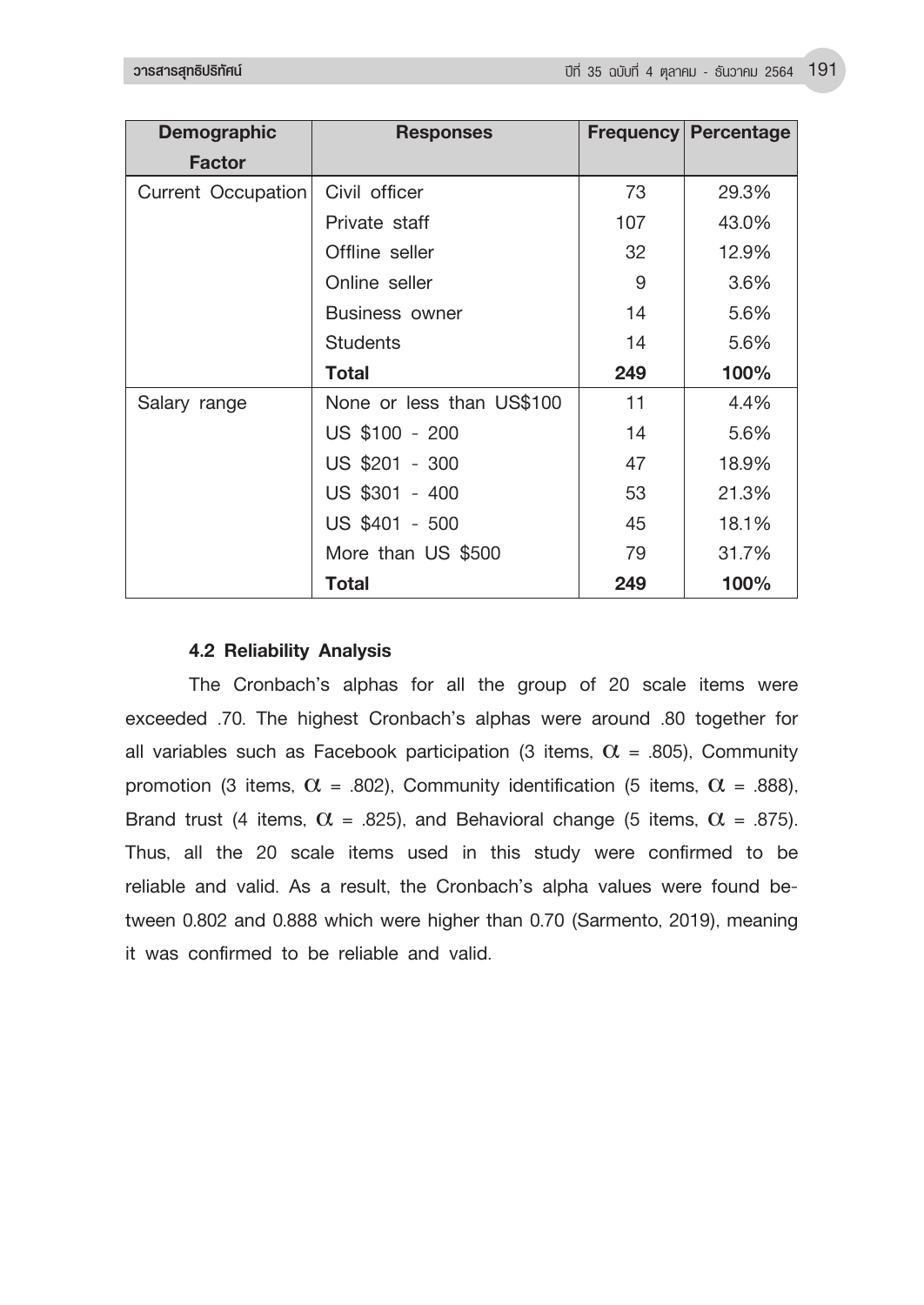## **4.3 Correlation Analysis**

| <b>Constructs</b>              | <b>Facebook</b><br>participation | <b>Community</b><br>promotion | <b>Community</b><br><b>identification</b> | <b>Brand trust</b> | <b>Behavioral</b><br>change |
|--------------------------------|----------------------------------|-------------------------------|-------------------------------------------|--------------------|-----------------------------|
| Facebook                       | 1                                |                               |                                           |                    |                             |
| participation                  |                                  |                               |                                           |                    |                             |
| Community                      | .769**                           | 1                             |                                           |                    |                             |
| promotion                      |                                  |                               |                                           |                    |                             |
| Community                      | $.780**$                         | .778**                        | 1                                         |                    |                             |
| identification                 |                                  |                               |                                           |                    |                             |
| $.656**$<br><b>Brand trust</b> |                                  | $.713**$                      | .789**                                    |                    |                             |
| .728**<br><b>Behavioral</b>    |                                  | $.719**$                      | .746**                                    | .697**             | 1                           |
| change                         |                                  |                               |                                           |                    |                             |

**Table 2** Correlations statistic matrix analysis result

\*\*. Correlation is significant at the 0.01 level (2-tailed).

From table 2, it showed the correlation coefficients between two variables which were analyzed by the Pearson correlation analysis, all was smaller than 0.8. It was identified that there is no multicollinearity problems in the model.

## **4.4 Multiple Regression Analysis**

**Table 3** Regression analysis of Facebook participation and Community promotion

|                 |      | <b>Unstandardized</b>                      | <b>Standardized</b> |             |      |  |
|-----------------|------|--------------------------------------------|---------------------|-------------|------|--|
| <b>Variable</b> |      | <b>Coefficients</b><br><b>Coefficients</b> |                     | Sig.        |      |  |
|                 | в    | <b>Std/Error</b>                           | <b>Beta</b>         |             |      |  |
| (constant)      | .688 | .083                                       |                     | 8.330       | .000 |  |
| Facebook        | .620 | .033                                       | .769***             | 18.877      | .000 |  |
| participation   |      |                                            |                     |             |      |  |
| $R^2$           | .591 | Adjusted $R^2$                             | .589                | F (356.335) | .000 |  |

Notes: \*\*\*Coefficient is significant at p<0.001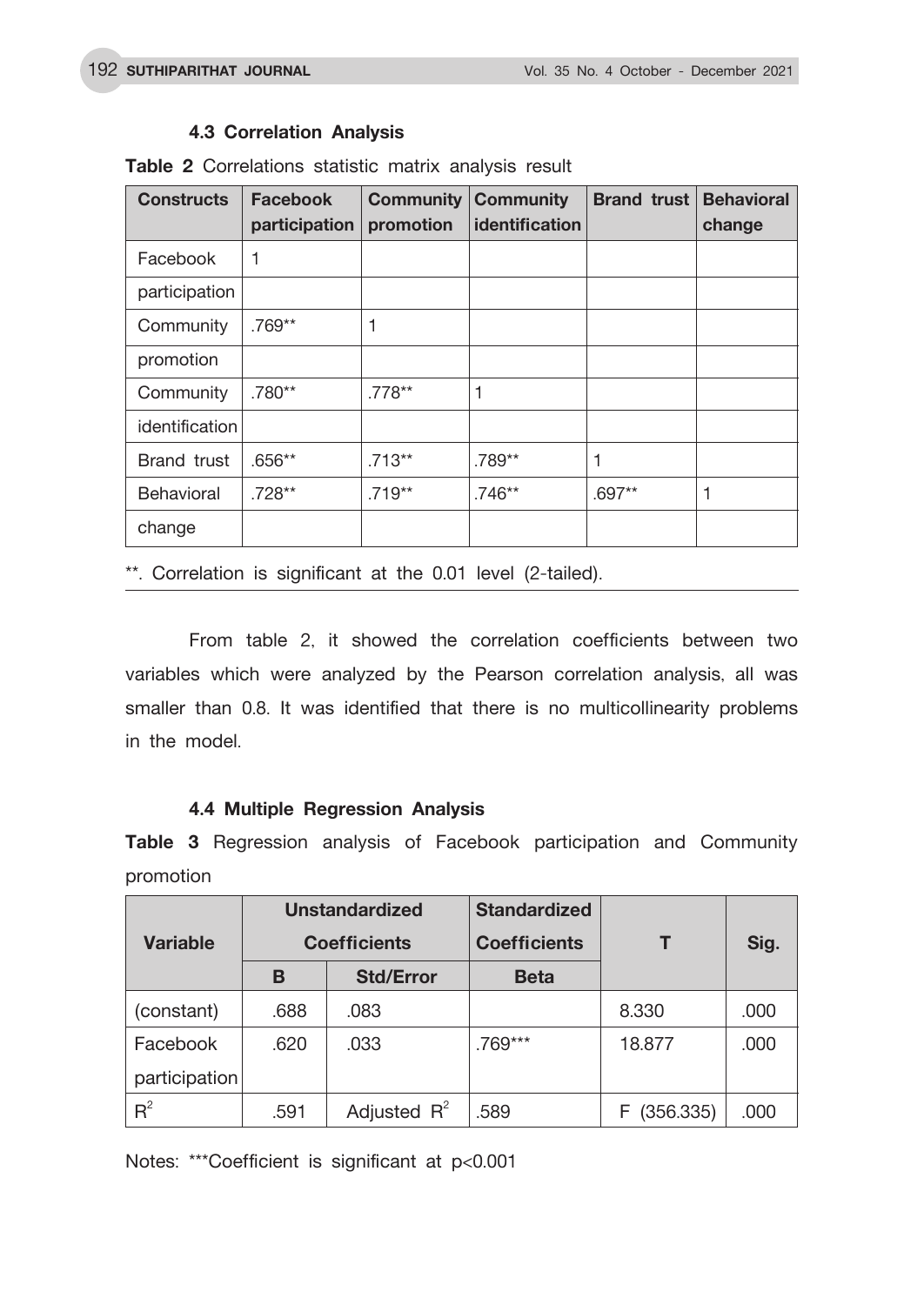Table 3 described the output of the multiple linear regression analysis of Facebook Participation (FBP) as a predictor variable influence on the Community promotion (CPR) as a dependent variable. In the result ( $F =$ 356.335, p = 0.000,  $R^2$  = 0.591, ( $\beta$  = 0.769, t = 18.877), it could be seen that Facebook participation could explain 59.1 percent of the variance in Community promotion. It was found that the variable of Facebook participation had a positively significant relationship with Community promotion at p < 0.001 level and  $\beta$  = 0.769, meaning that the Facebook participation was substantially responsive to the Community promotion by watching the Facebook page live, participating the Facebook posts, and frequently to view, like, share of another Facebook member pages. Therefore, hypothesis H<sub>1</sub> (Facebook participation significantly influences Community promotion.) was accepted.

|               |              | Unstandardized | Standardized |             |      |
|---------------|--------------|----------------|--------------|-------------|------|
| Variable      |              | Coefficients   | Coefficients |             | Sig. |
|               | B            | Std/Error      | <b>Beta</b>  |             |      |
| (constant)    | .785         | .081           |              | 9.639       | .000 |
| Facebook      | .635<br>.032 |                | .780***      | 19.605      | .000 |
| participation |              |                |              |             |      |
| $R^2$         | 0.609        | Adjusted $R^2$ | .607         | F (384.374) | .000 |

**Table 4** Regression analysis of Facebook participation and Community identification

Notes: \*\*\*Coefficient is significant at p<0.001

Table 4 depicted the correlation coefficients' result of Facebook Participation (FBP) as an independent variable influenced on the Community Identification (CID) as a response variable. In the result ( $(F = 384.374, p =$ 0.000, R2 = 0.609,  $(\beta = 0.780, t = 19.605)$ , it could be seen that Facebook participation could explain 60.9 percent of the variance in Community identification. It was found to be that the variable of Facebook participation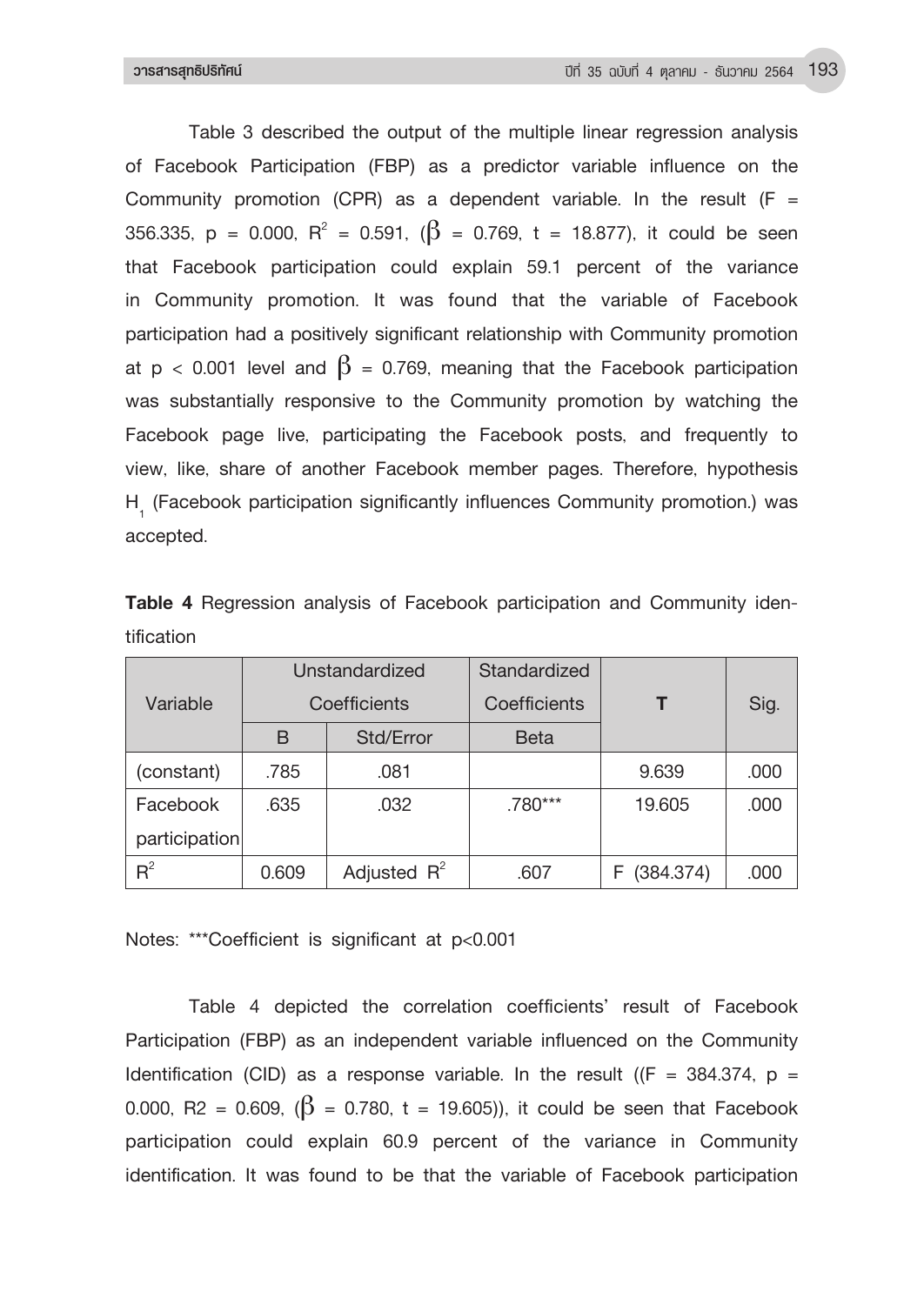had a positively impact with Community identification at p < 0.001 level and  $\beta$  = 0.780, meaning that the Facebook participation was substantially responsive to the Community identification by getting aware and strong believe and intention on the skincare products depend on community feedback and brand information alerting in Facebook page. Hence, hypothesis  $H_{2}^{\text{}}$  (Facebook participation has a positive effect on Community identification) was accepted.

**Table 5** Regression analysis of Community promotion and Community identification

|            |      | <b>Unstandardized</b> | <b>Standardized</b> |             |      |  |
|------------|------|-----------------------|---------------------|-------------|------|--|
| Variable   |      | <b>Coefficients</b>   | <b>Coefficients</b> |             | Sig. |  |
|            | в    | <b>Std/Error</b>      | <b>Beta</b>         |             |      |  |
| (constant) | .599 | .091                  | 6.565               | .000        |      |  |
| Community  | .784 | .040                  | .778***             | 19.433      | .000 |  |
| promotion  |      |                       |                     |             |      |  |
| $R^2$      | .605 | Adjusted $R^2$        | .603                | F (377.654) | .000 |  |

Notes: \*\*\*Coefficient is significant at p<0.001

**Table 5** illustrated the correlation coefficients' result of Community promotion as an independent variable influence on the Community identification as a response variable. In the result (F = 377.654, p = 0.000, R2 = 0.605,  $\beta$  =  $0.778$ ,  $t = 19.433$ , it could be seen that Community promotion could explain 60.5 percent of the variance in Community identification. It was found to be that the variable Community promotion had a positively relationship with Community identification at  $p < 0.001$  level and  $\beta = 0.778$ , meaning that the Community promotion was substantially responsive to the Community identification by getting aware and strong believe and intention on the skincare products depending on community feedback and brand information alerting in Facebook page live and posts. Hence, hypothesis  $H<sub>3</sub>$  (Community promotion has a positive effect on Community identification.) was accepted.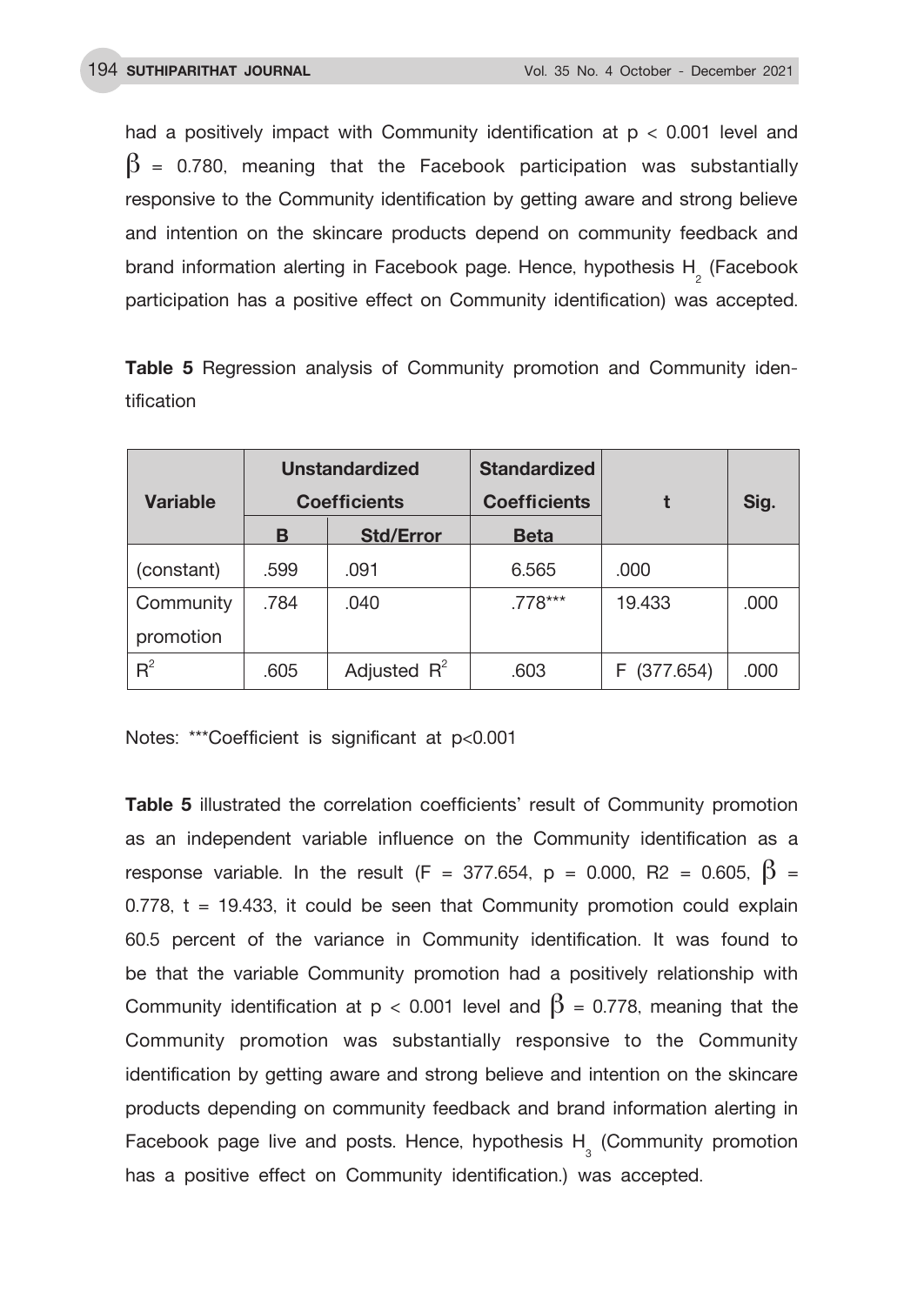| Variable       | <b>Unstandardized</b> |                | <b>Standardized</b> |            | Sig. |
|----------------|-----------------------|----------------|---------------------|------------|------|
|                | <b>Coefficients</b>   |                | <b>Coefficients</b> |            |      |
|                | B                     | Std/Error      | <b>Beta</b>         |            |      |
| (constant)     | .489                  | .084           |                     | 5.847      | .000 |
| Community      | .227                  | .054           | $.251***$           | 4.175      | .000 |
| promotion      | .532                  | .054           | .594***             | 9.882      | .000 |
| Community      |                       |                |                     |            |      |
| identification |                       |                |                     |            |      |
| $R^2$          | .648                  | Adjusted $R^2$ | .645                | F(226.643) | .000 |

**Table 6** Regression analysis of Community promotion, Community identification, and Brand trust

Notes: \*\*\*Coefficient is significant at p<0.001

Table 6 depicted the correlation coefficients' result of Community promotion and Community identification as an independent variable influence on the Brand trust as a response variable. First, in the result of Community promotion influenced to Brand trust  $(F = 226.643, p = 0.000, R2 = 0.648,$  $(\beta = 0.251, t = 4.175)$ , it could be seen that Community promotion could explain 25.1 percent of the coefficient in Brand trust. It was found to be that the variable of Community promotion had a positively significant relationship with Brand trust at p < 0.001 level and  $\beta$  = 0.251, meaning that the Community promotion was substantially responsive to the Brand trust by brand information and promoting on products to attract the intention from consumers on the skincare products. Hence, hypothesis  $H_4$  (Community promotion has a positive effect on Brand trust) was accepted.

Lastly, in the result of Community identification influenced to Brand Trust (F = 226.643, p = 0.000, R2 = 0.648,  $\beta$  = 0.594, t = 9.882), it could be seen that Community identification could explain 59.4 percent of the coefficient in Brand Trust. It was found to be that the variable of Community identification had a positively significant relationship with Brand trust at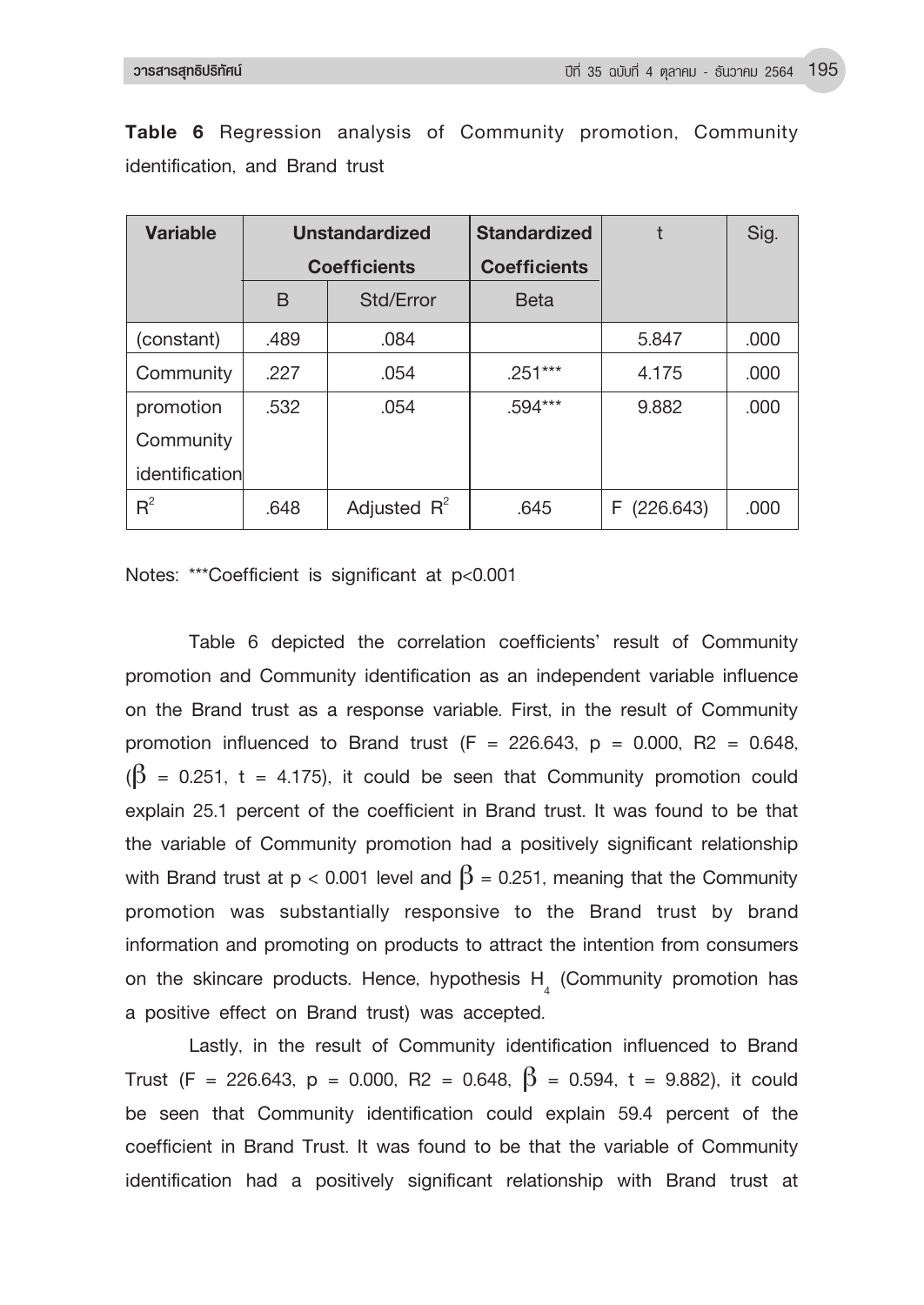$p < 0.001$  level and  $\beta = 0.594$ , meaning that the Community identification was substantially responsive to the Brand trust by getting aware and strong believe and intention on the skincare products depend on community feedback and brand information alerting in Facebook page live and posts. So, hypothesis  $H_{\epsilon}$  was accepted.

**Table 7** Regression analysis of Community promotion, Community identification, and Behavioral change

|                 |      | Unstandardized Standardized |                     |             |      |
|-----------------|------|-----------------------------|---------------------|-------------|------|
| <b>Variable</b> |      | <b>Coefficients</b>         | <b>Coefficients</b> | т           | Sig. |
|                 | B    | <b>Std/Error</b>            | <b>Beta</b>         |             |      |
| (constant)      | .583 | .093                        |                     | 6.287       |      |
| Community       | .332 | .060                        | .351***             | 5.517       | .000 |
| promotion       |      |                             |                     |             |      |
| Community       | .443 | .060                        | $.473***$           | 7.426       | .000 |
| identification  |      |                             |                     |             |      |
| $R^2$           | .605 | Adjusted $R^2$              | .602                | F (188.772) | .000 |

Notes: \*\*\*Coefficient is significant at p<0.001

Table 7 depicted the correlation coefficients' result of Community promotion and Community identification as an independent variable influence on the Behavioral Change (BEC) as a response variable. First, in the result of Community promotion influenced to Behavioral change  $(F = 188.772)$ ,  $p = 0.000$ , R2 = 0.605,  $\beta = 0.351$ , t = 5.517, it could be seen that Community promotion could explain 35.1 percent of the coefficient in Behavioral change. It was found to be that the variable of Community promotion had a positively significant relationship with Behavioral change at  $p < 0.001$  level and  $\beta = 0.351$ , meaning that the Community promotion was substantially responsive to the Behavioral change by brand information and promoting on products to attract the intention from consumers on the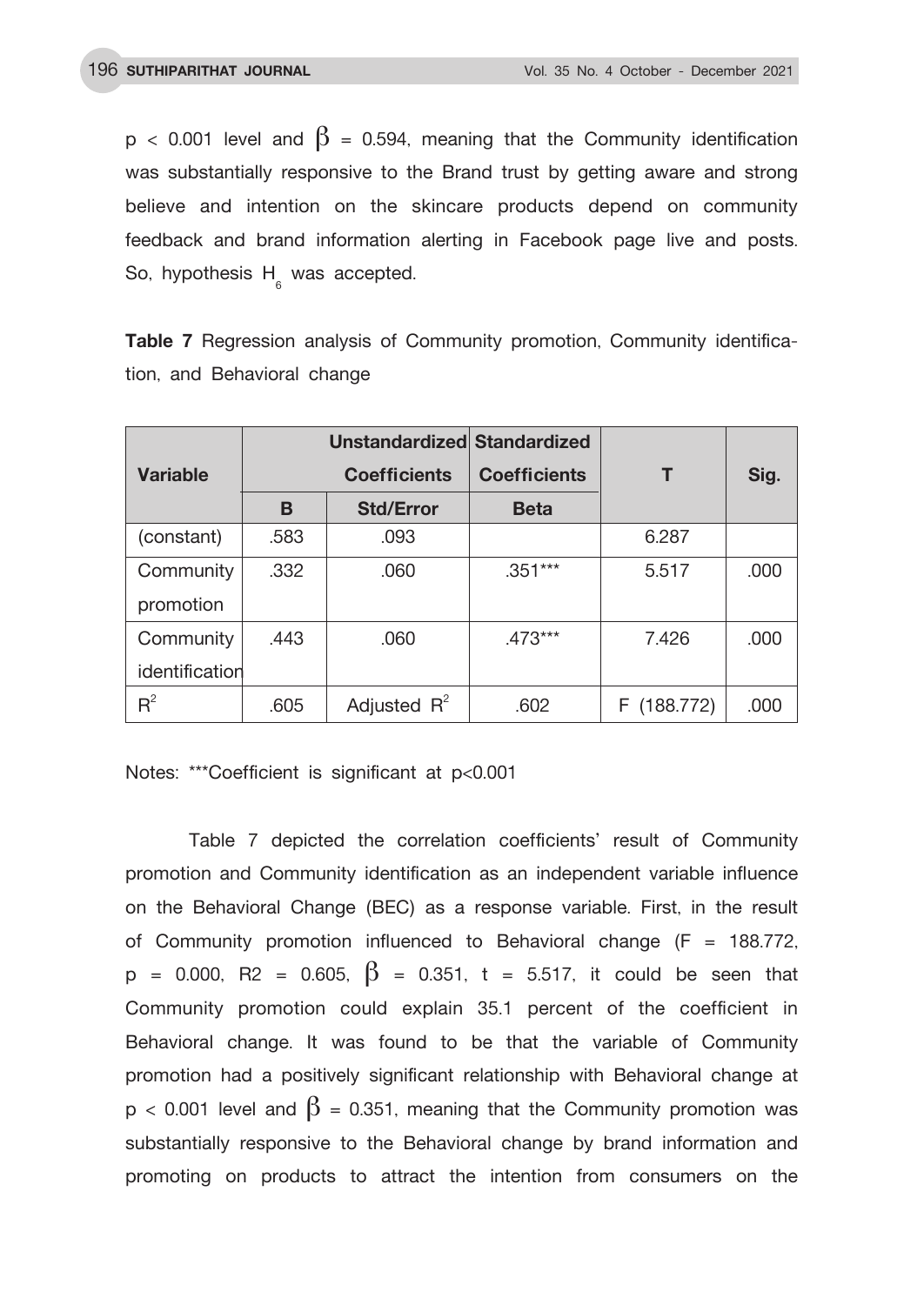skincare products. Hence, hypothesis  $H_{\frac{1}{5}}$  (Community promotion has a positive effect on Behavioral change.) was accepted. Last, in the result of Community identification influenced to Behavioral change (F = 188.772,  $p = 0.000$ , R2 = 0.605,  $\beta$  = 0.473, t = 7.426), it could be seen that Community identification could explain 47.3 percent of the coefficient in Behavioral change. It was found that the variable of Community identification had a positively significant relationship with Behavioral change at  $p < 0.001$  level and  $\beta =$ 0.473, meaning that the Community identification was substantially responsive to the Behavioral change by getting aware and strong believe and intention on the skincare products depending on community feedback and brand information alerting in Facebook page live and posts. So, hypothesis H (Community identification has a positive effect on Behavioral change) was accepted. Specifically, it was indicated that Community identification had higher effects than Community promotion to Behavioral change.

|                 |              | <b>Unstandardized</b> | <b>Standardized</b> |             |      |  |
|-----------------|--------------|-----------------------|---------------------|-------------|------|--|
| <b>Variable</b> |              | <b>Coefficients</b>   | <b>Coefficients</b> |             | Sig. |  |
|                 | В            | <b>Std/Error</b>      | <b>Beta</b>         |             |      |  |
| (constant)      | .713         | .109                  |                     | 6.548       |      |  |
| Brand trust     | .730<br>.048 |                       | .697***             | 15.278      | .000 |  |
| $R^2$           | .486         | Adjusted $R^2$        | .484                | F (233.420) | .000 |  |

|  |  | Table 8 Regression analysis of Brand trust and Behavioral change |  |  |  |  |  |  |  |
|--|--|------------------------------------------------------------------|--|--|--|--|--|--|--|
|--|--|------------------------------------------------------------------|--|--|--|--|--|--|--|

Notes: \*\*\*Coefficient is significant at p<0.001

Table 8 illustrated the correlation coefficients' result of Brand trust as an independent variable influenced on the Behavioral change as a response variable. In the result (F = 233.420, p = 0.000, R2 = 0.486, ( $\beta$  = 0.697, t = 15.278), it could be seen that Brand trust could explain 48.6 percent of the variance in Behavioral change. It was found to be that the variable Brand trust had a positively relationship with Behavioral change at  $p < 0.001$  level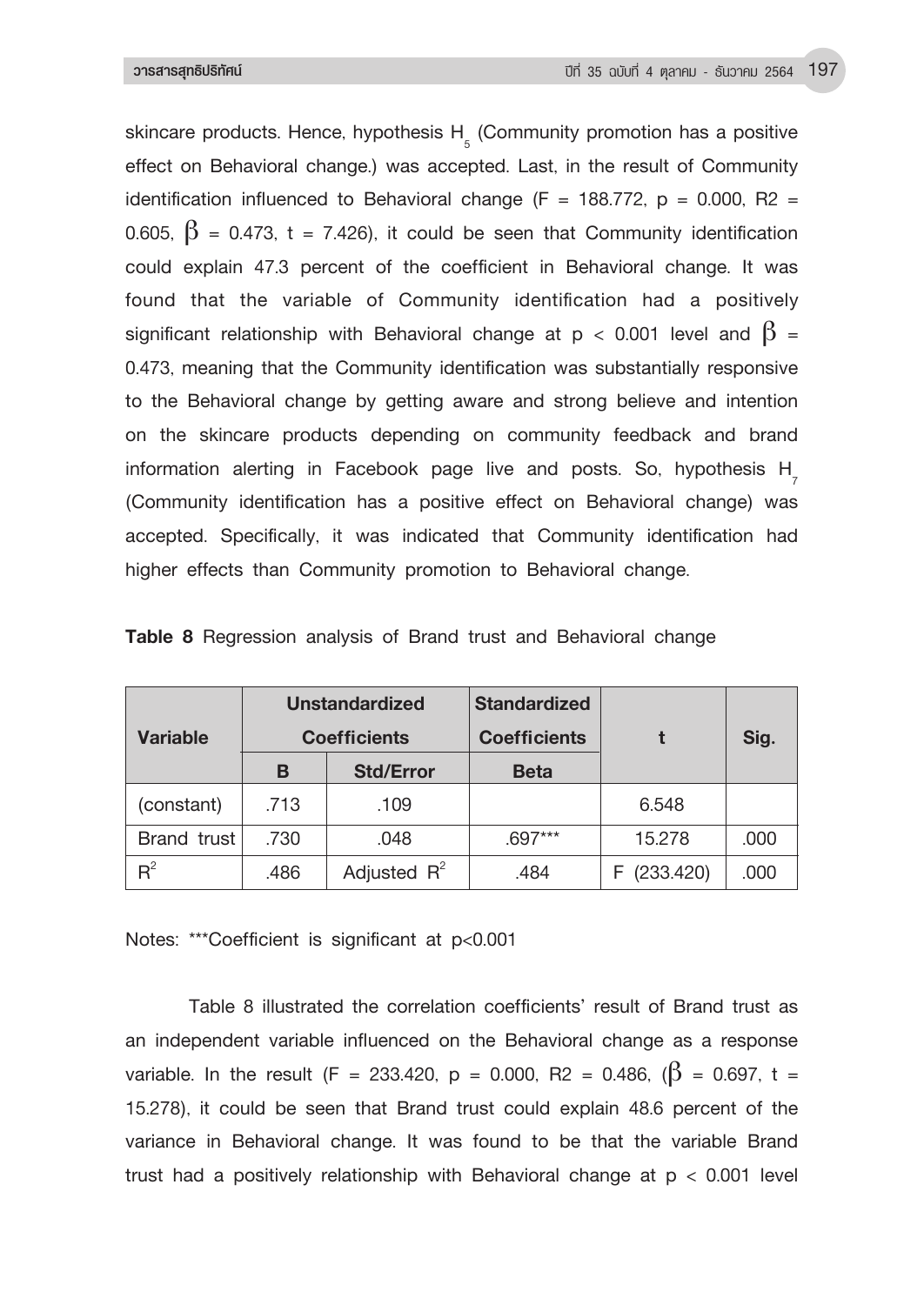and  $\beta$  = 0.697, meaning that the Brand trust was substantially responsive to the Behavioral change by getting the official information of brand, positive feedback, and high view, share, like on products from community in Facebook. Therefore, hypothesis  $H_{\frac{1}{8}}$  (Brand trust has a positive effect on Behavioral change) was accepted.

|                |                        | Hypothesis |                     | β          | t      | Effect   | Test     |
|----------------|------------------------|------------|---------------------|------------|--------|----------|----------|
|                |                        |            |                     |            |        |          | Result   |
| Н              | Facebook participation |            | Community promotion | $0.769***$ | 18.877 | Positive | Accepted |
| $\mathbf{1}$   |                        |            |                     |            |        |          |          |
| Н              | Facebook participation |            | Community           | $0.780***$ | 19.605 | Positive | Accepted |
| $\overline{2}$ |                        |            | identification      |            |        |          |          |
| н              | Community promotion    |            | Community           | $0.778***$ | 19.433 | Positive | Accepted |
| 3              |                        |            | identification      |            |        |          |          |
| н              | Community promotion    |            | <b>Brand trust</b>  | $0.251***$ | 4.175  | Positive | Accepted |
| $\overline{4}$ |                        |            |                     |            |        |          |          |
| н              | Community promotion    |            | Behavioral change   | $0.594***$ | 9.882  | Positive | Accepted |
| 5              |                        |            |                     |            |        |          |          |
| н              | Community              |            | <b>Brand trust</b>  | $0.351***$ | 5.517  | Positive | Accepted |
| 6              | identification         |            |                     |            |        |          |          |
| Н              | Community              |            | Behavioral change   | $0.473***$ | 7.426  | Positive | Accepted |
| $\overline{7}$ | identification         |            |                     |            |        |          |          |
| н              | <b>Brand trust</b>     |            |                     | $0.697***$ | 15.278 | Positive | Accepted |
| 8              |                        |            | Behavioral change   |            |        |          |          |

**Table 9** Hypothesis Evaluation

Notes: \*\*\*Coefficient is significant at p<0.001

From table 9, it was presented the hypothesis summary of this research model, it can be seen that all hypotheses were accepted. Additionally, a total of eight hypotheses were developed and tested using multiple regression analysis which offers support for the statistically significant effects between independent and dependent variables. All eight hypotheses  $(H_1$  to  $H_8)$  were upheld and supported.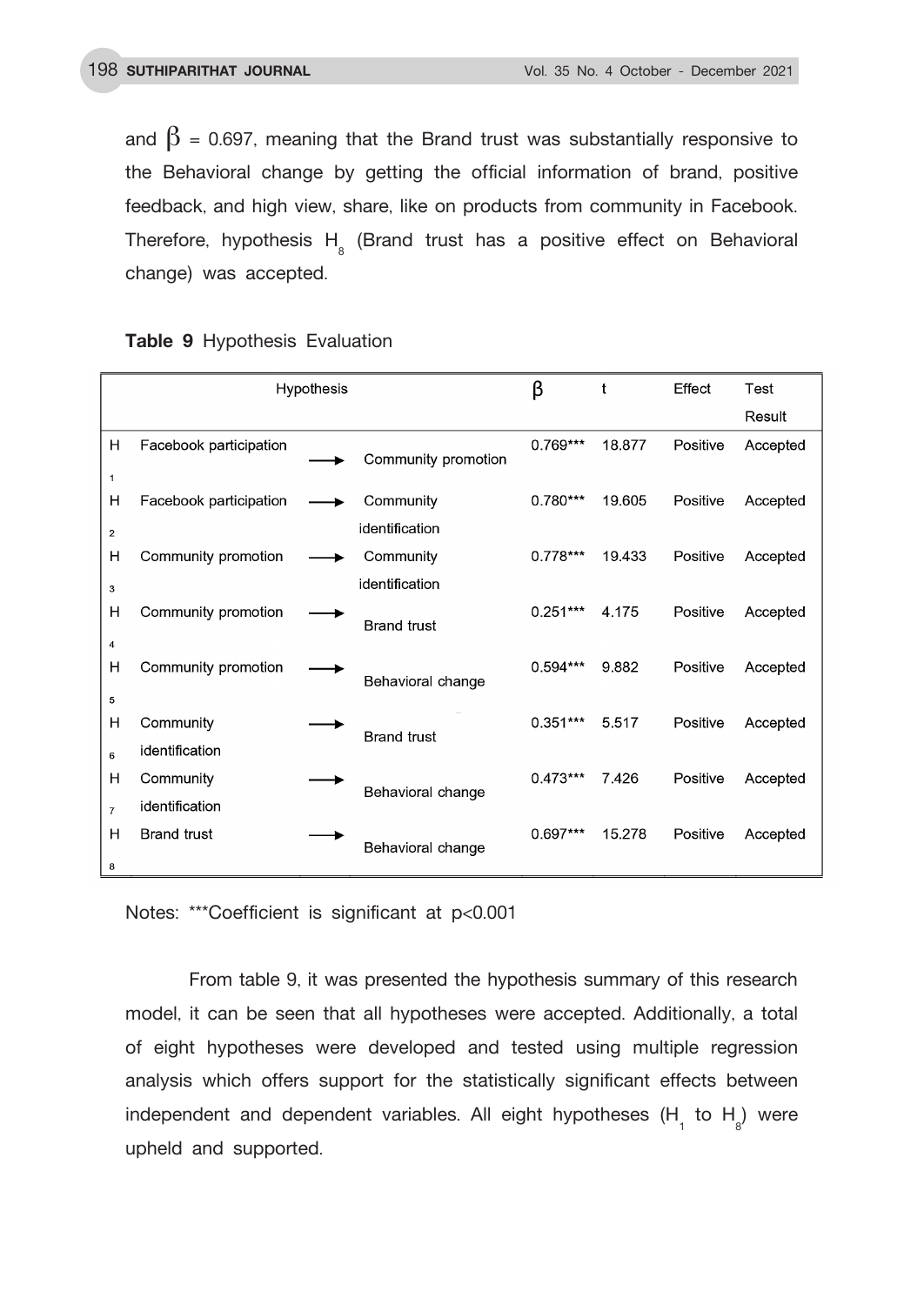#### **5. Discussion**

This study investigates the relationship and correlation between Facebook participation, community promotion, community identification, brand trust, and behavioral change of consumers on skincare products in Phnom Penh, Cambodia. Moreover, it makes several contributions to the academic literature review of perspective theory. There are some discussions when comparing the current study in Cambodia to researches from other countries. For the theoretical contributions were discussed accordingly.

First, this study was found Facebook participation directly affects community promotion and community identification, it was similar to the study of Qu and Lee (2011). Besides, it can be seen that the community participation on Facebook has directly positive and significant effects on brand trust and community identification, yet while the previous article of Ho (2014) differed from this research, he found that Facebook participation affected on community identification, but not correlated to community promotion.

Second, we confirmed that community promotion affects on community identification, brand trust, and behavioral change, this was supported by a paper work of Popp and Woratschek (2017), they described that the brand community members were particularly valuable for the new customers via the positive word of mouth and different target community identification of brand trust which led to consumer changed behaviour. In addition, Rana (2018) agreed that the brand community identification was directly affected by customer positive word of mouth which was strongly mediated by customer satisfaction in different targets of identification.

Third, the research showed community identification affected on brand trust and behavioral change, it is supported by Datta and Acharjee (2018), she proposed that the online shopping platform was a new platform for buyers and sellers interacting anytime and anywhere. In addition, the maximum quality and innovation of digital and the customer relationship was the main points to make sure of trust building among young consumers and the consumer's behavior would be changed any time for purchase decision-making. On the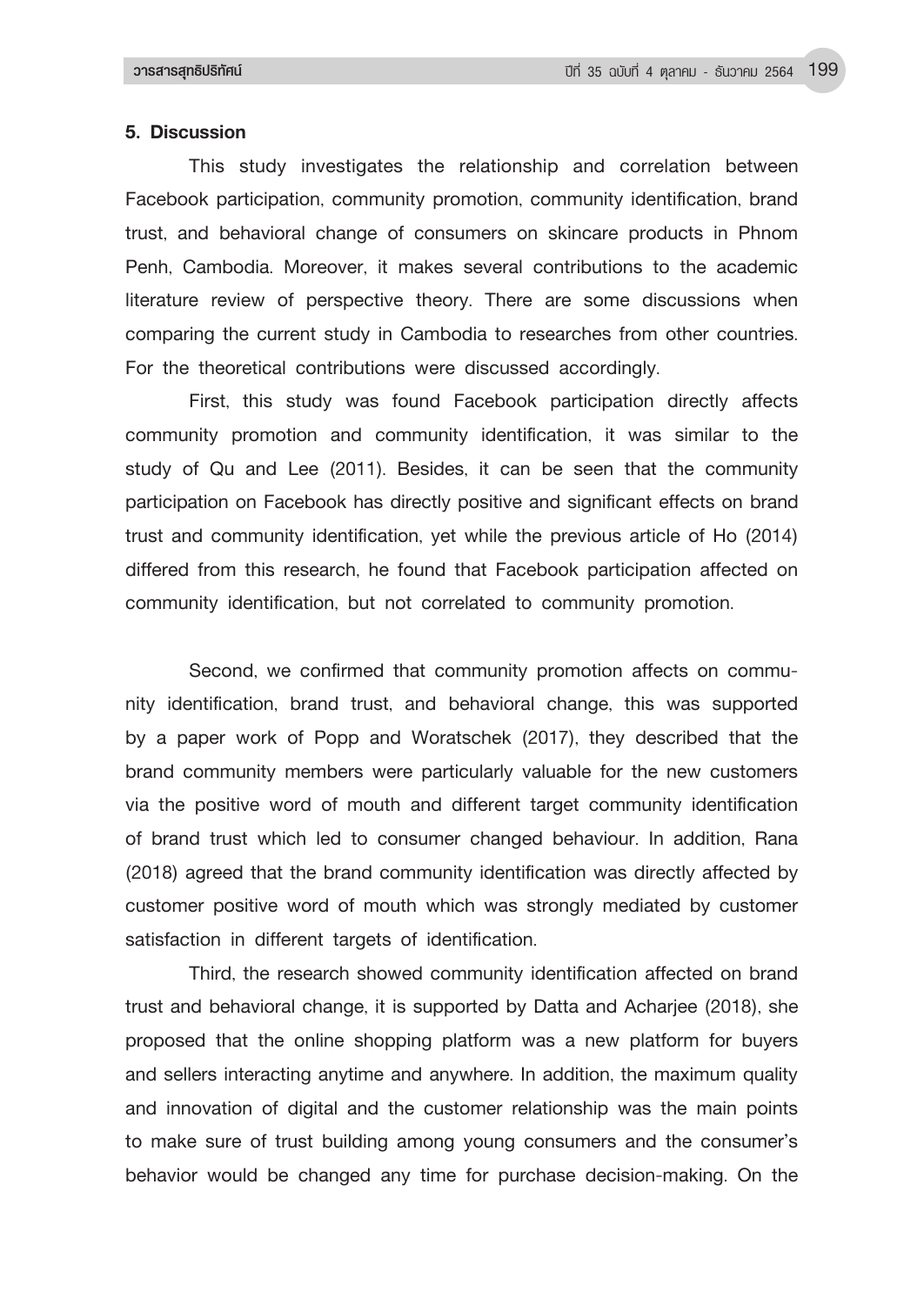other hand, Uddin and Razu (2019) had a differ indication that the encouragement and motivation which had been started by friends and colleagues' recommendation, provided more reliability and engaged in purchasing activity in Facebook advertising. Therefore, the researcher belief that community promotion affected on brand trust and behavioral change, but not correlated to community identification.

Last, the research revealed that brand trust affected on behavioral change. It supported by Rana (2018), the previous research showed that the coefficients of both trust and perceived usefulness had a significant impact on buying attention. However, there was a different indication from Silvia (2019), he revealed that brand trust referred to belief and reliability on the brand which was affected by behavioral change. Digital marketing had provided brand trust to young consumers by using social media to create the brand awareness which the customers were able to check the competitor via database online Which the brand owner could engage their branding to target customers and be able to get customers' retention and trust.

## **6. Conclusion**

The research has provided empirical evidence and understanding of brand trust leading to behavioral change on purchase decisions by use of Facebook tools. A total of eight hypotheses were developed and tested using multiple regression analysis which offers support for the statistically significant effects between independent and dependent variables. All eight hypotheses  $(H_1$  to  $H_8$ ) were upheld and supported. The results demonstrated that Facebook participation has positive effects on both community Promotion and community Identification. Moreover, it reveals that both community Promotion and community Identification have significantly direct effects on brand Trust, and behavioral Change. Consequently, brand Trust has a significant positive effect on behavioral change in purchase decision making.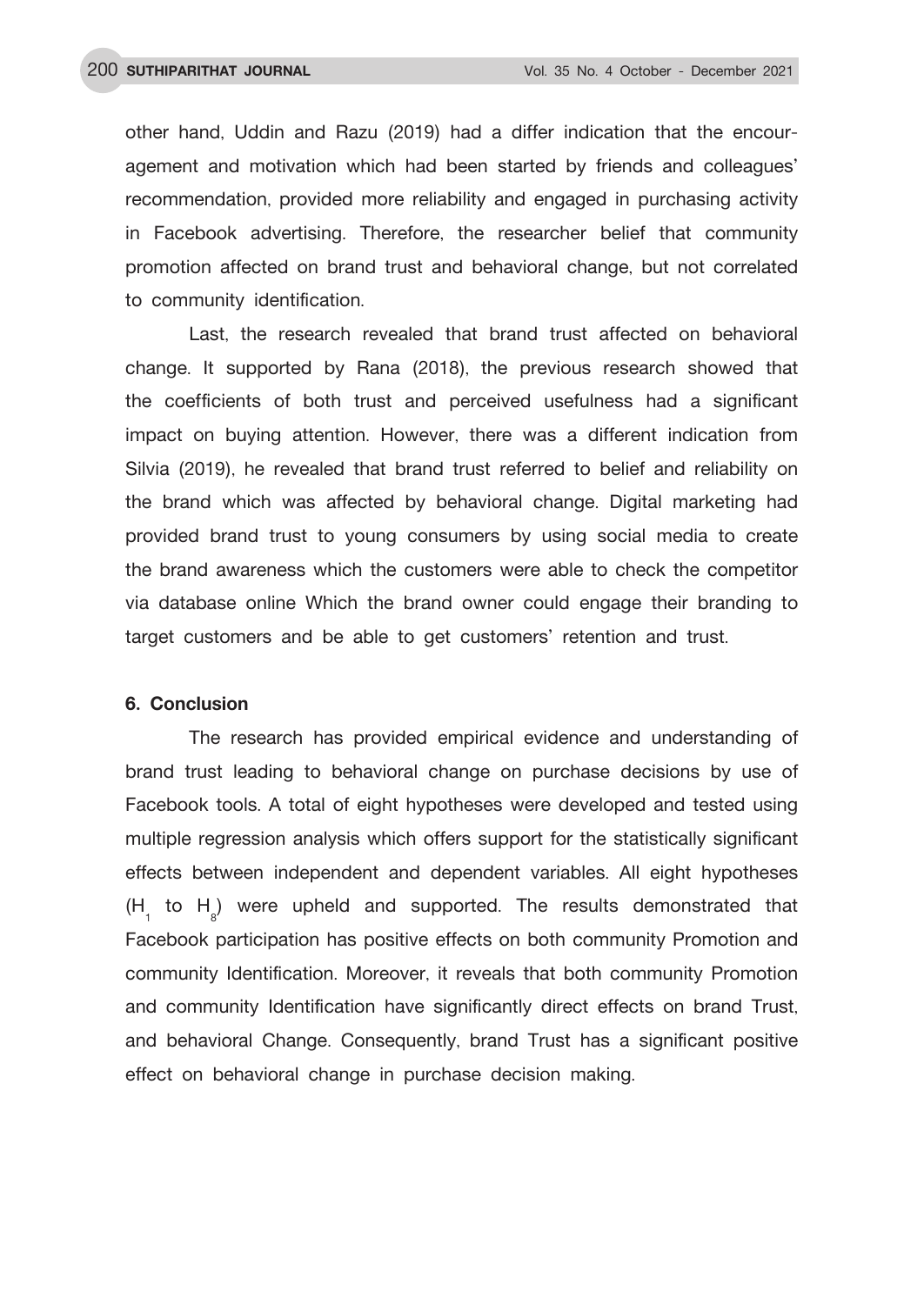## **6.1 Theoretical contributions**

First, Facebook participation has direct positive and significant effects on community promotion and community identification. The findings demonstrate that Facebook participation is a way to bring people with certain similar characteristics together and facilitate the communication among them.

Second, this research confirms that community promotion has directly positive and significant effects on community identification. The finding shows that knowledge sharing and promotion activities of skincare products is associated with community identification by playing an active role in sharing knowledge and identification with others who are their friends, relatives, and family about the brand.

Third, this study reveals that community promotion and community identification have directly positive and significant effects on brand trust and behavioral change. This study considered community promotion and community identification as mediators between brand trust and behavioral change and verified its mediation effects. The result shows that when the communities are identified and promoted, the trust facilitates participants in identifying themselves as part of the brand community and leads to behavioral change. This can provide further paths for future researchers. Last, this study illustrates that brand trust correlates with consumers' behavioral change. The result confirms that the brand reliability plays an important role in behavioral change on purchase decision-making in relation to skincare products. In conclusion, Facebook participation, community promotion, community identification, brand trust, and behavioral change are found to have significant effects on purchasing decisions in relation to skincare products in the Phnom Penh market.

## **6.2 Managerial implication**

The online cosmetic market in Cambodia has to come with aggressive competition from other both overseas and local brands. They are attempting to attract and retain cosmetics consumers using Facebook page live and posts. As a result, the current study has implications for marketers or marketing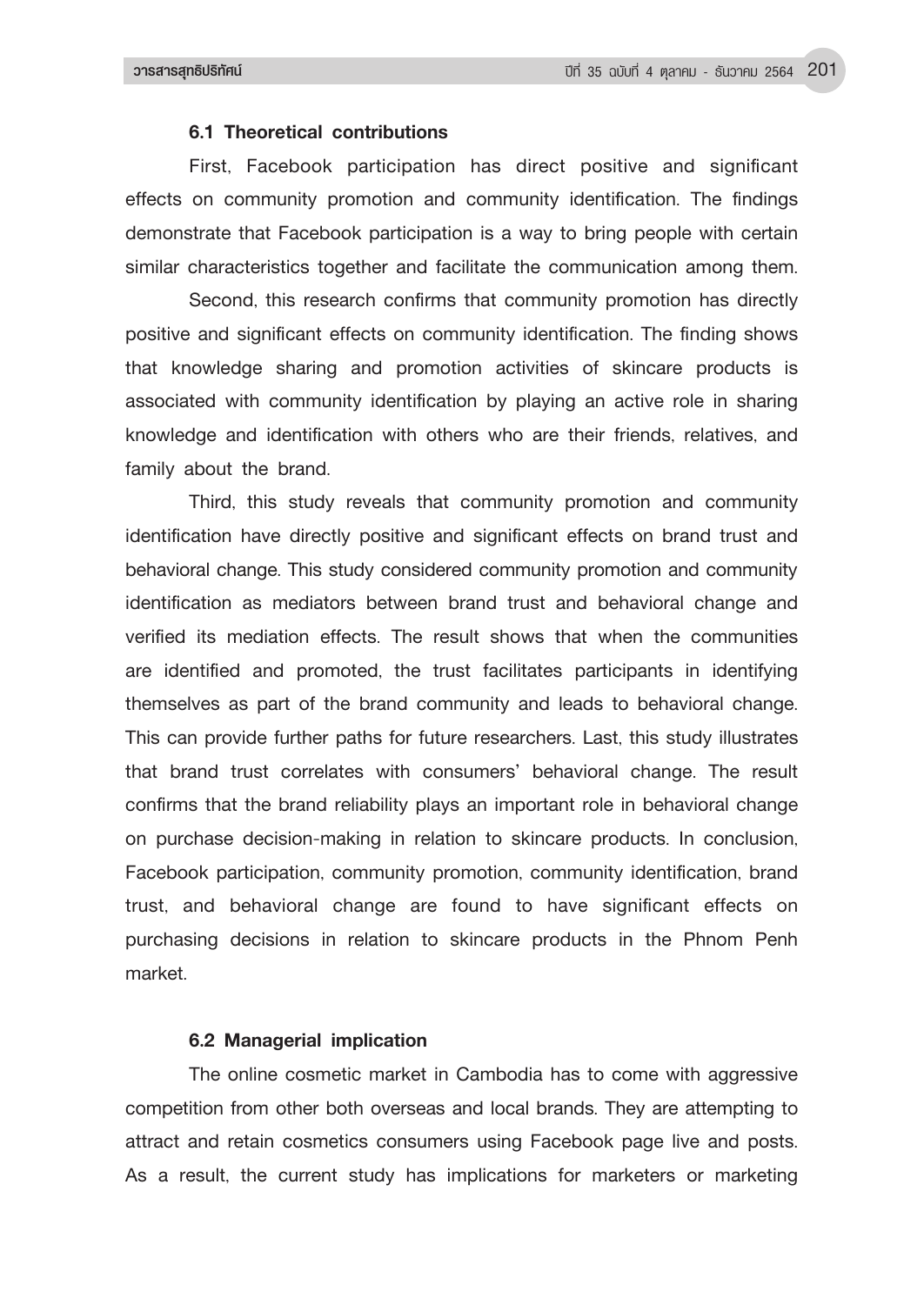managers. First, it is very clear that consumer participation in a Facebook page has the potential to have a significant positive effect on community promotion and community identification. Thus, the marketing manager who recognizes the essential role of a Facebook page should increase every effort to engage in active management of their community promotion and community identification on Facebook. The popularity of Facebook and its potential reach in a fixed location at a low cost should motivate marketers to try in different ways such as boosting pages, using any attracting novel marketing, or using any activity on Facebook posts and live to attract consumers for likes, views, shares, and comments. Second, the marketer should improve the involvement of participants on Facebook as well as providing community promotion to increase community identification. The brand managers should help their staff to create an emotional bond with brand fan pages in order to make a close attachment with Facebook's community which leads to increased identification of the brand and provides positive feedback to their relatives and friends. Last, this study suggests that practitioners can benefit from recognizing and promoting the correlation and relationship between brand trust and behavioral change. So, the marketing managers can identify the brand trust has an effect on consumer's behavioral change. Managers should maintain brand commitment and engage in careful communication management of the fans page to make sure all information is reliable.

#### **6.3 Recommendation for future research**

This research makes suggestions for future research. The future researcher should conduct research in other provinces of Cambodia in order to make comparisons with this study. The questionnaires should differentiate respondents by using the probability sampling technique. Thus, the future researchers may take a broader sample from cosmetic online Facebook pages consumers or offline cosmetic stores in Phnom Penh which classifies by resident location or markets to provide a whole picture and avoid the generalizability problem. Since brand trust respondents' data is an important factor to predict skincare consumers across the cosmetic market. Therefore,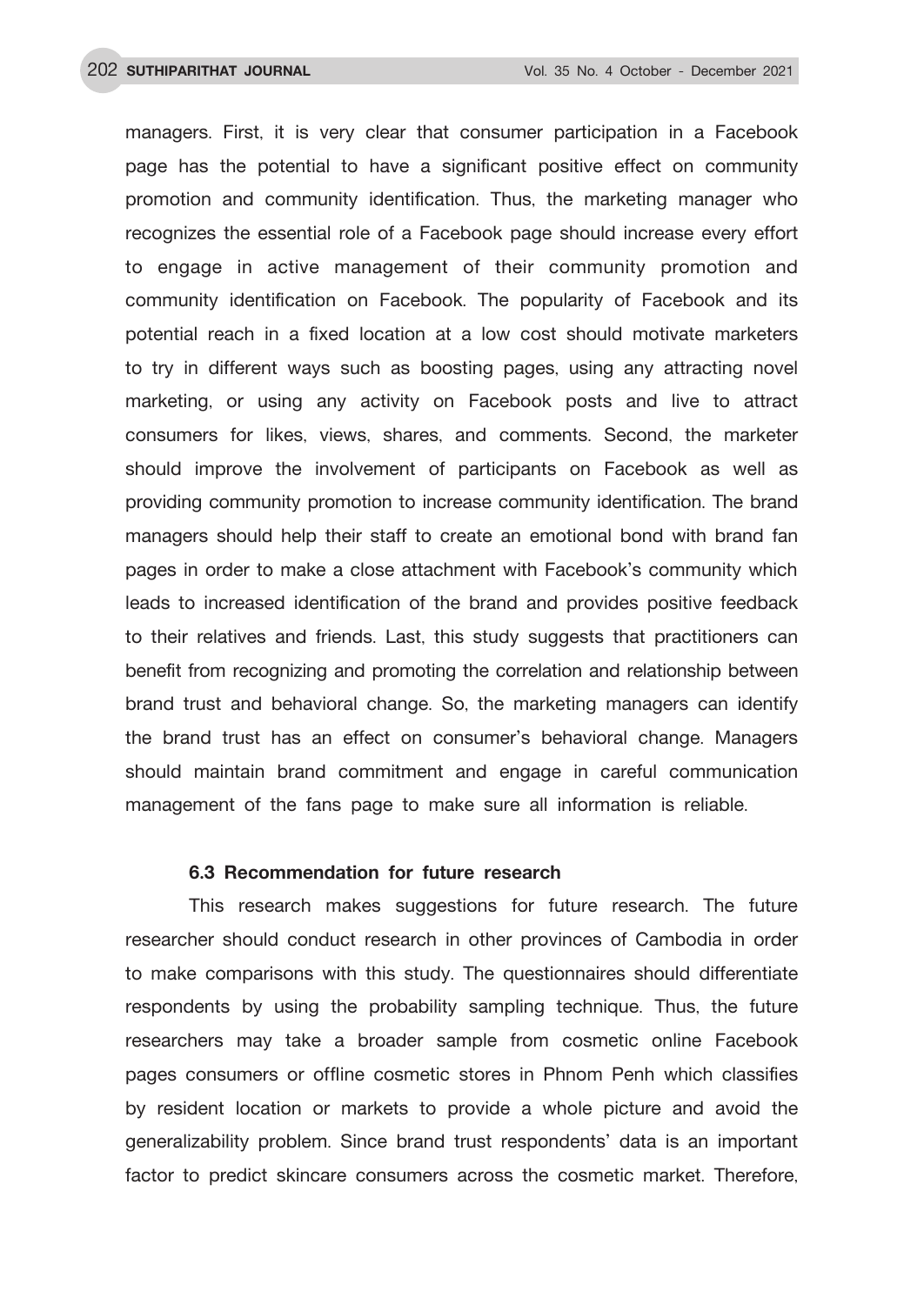further researchers should introduce the indicator of quality including latent variables of brand trust as mediating effects in the structural model in order to gain a better understanding of the influential variables in the dynamic relationship with behavioral change for purchase decision-making.

## **Bibliography**

- Casamassima, M., & Paolo, R. (2011). The influence of belonging to virtual brand communities on consumers' affective commitment, satisfaction and word of mouth advertising: The ZARA case. *Online Inf. Rev., 35,*  517-542. doi:10.1108/14684521111161918
- Curran, K., Graham, S., & Temple, C. (2011). Advertising on facebook. *International Journal of E-Business Development (IJED), 1*(1), 26-33. Retrieved from https://www.researchgate.net/publication/268289406\_ Advertising on Facebook
- Datta, A., & Acharjee, M. (2018). Consumers attitude towards online shopping: Factors influencing young consumers to shop online in Dhaka, Bangladesh. *International Journal of Management Studies, 3*(4), 1-13. doi:10.18843/ijms/v5i3(4)/01
- Dimock, M. (2019). *Home-defining generations: Where millennials end and generation Z begins.* Retrieved from https://www.pewresearch.org/ fact-tank/2019/01/17/where-millennials-end-and-generation-z-begins/
- Duffett, R. G. (2015). Facebook advertising's influence on intention-to-purchase and purchase amongst Millennials. *Internet Research, 25*(4), 498-526. https://doi.org/10.1108/IntR-01-2014-0020
- Duffett, R. G. (2017). Influence of social media marketing communications on young consumers' attitudes. *Young Consumers, 18*(1), 19-39. https:// doi.org/10.1108/YC-07-2016-00622
- Euromonitor International. (2020). *Beauty and personal care in Cambodia.*  Retrieved from https://www.euromonitor.com/beauty-and-personal-care-in-cambodia/report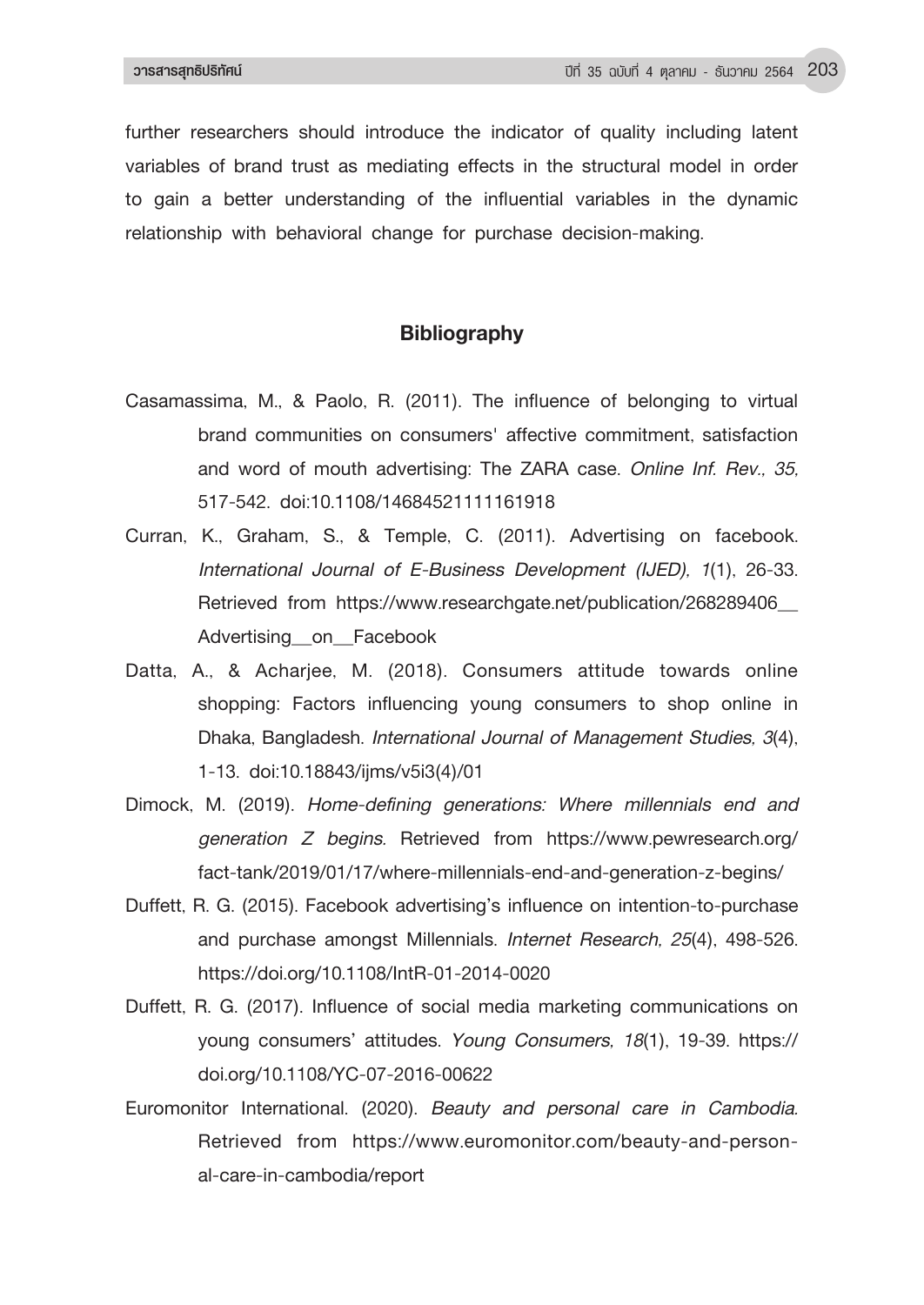- Ho, C. W. (2014). Consumer behavior on facebook does consumer participation bring positive consumer evaluation of the brand?. *EuroMed Journal of Business, 9*(3), 252-267. doi: 10.1108/EMJB-12-2013-0057
- Holliman, G., & Rowley, J. (2014). Business to business digital content marketing: marketers' perceptions of best practice. *Journal of Research in Interactive marketing, 8*(4), 269-293. Retrieved from https:// doi.org/10.1108/JRIM-02-2014-0013
- KEMP, S. (2019). *Digital 2019: CAMBODIA.* Retrieved October 29, 2019, from https://datareportal.com/reports/digital-2019-cambodia?rq=Cambodia
- Kerlinger, F. (2019). *15 reasons to choose quantitative over qualitative research.* Retrieved from https://www.formpl.us/blog/quantitativequalitative-research
- Mintel. (2020, August 25). *Global consumer trend 2030.* Retrieved from https:// www.mintel.com/global-consumertrends?gclid=Cj0KCQjw7Nj5BRCZAR-IsABwxDKLA0mI96qHn\_qpu40ORqIWYITFFs52DFsCaitbI0VRBh-6LKbrV8NsaAnZkEALw\_wcB
- Popp, B., & Woratschek, H. (2017). Consumers' relationships with brands and brand commmunities: The multifaceted roles of identificaiton and satisfaction. *Journal of Retailing and Consumer Services,* 35, 46-56. Retrieved from https://doi.org/10.1016/j.jretconser.2016.11.006
- Qu, H., & Lee. H. (2011). Travelers' social identification and membership behaviors in online travel community. *Journal of Tourism Management, 32*(6),1262-1270. Retrieved from https://doi.org/10.1016/j.tourman.2010.12.002
- Rana, A. (2018). Face-book marketing and its Influence on consumer buying behaviour in Kathmandu. *Journal of Business and Social Sciences Research, 1*(1), 111-128. doi:10.3126/jbssr.v1i1.20952
- Richard, J. E., & Guppy, S. (2014). Facebook: Investigating the influence on consumer purchase intention. Asian *Journal of Business Research, 4*(2), 1-15. doi:10.14707/ajbr.140006
- Rouse, M. (2020). *Facebook page.* Retrieved from https://whatis.techtarget. com/definition/Facebook-page